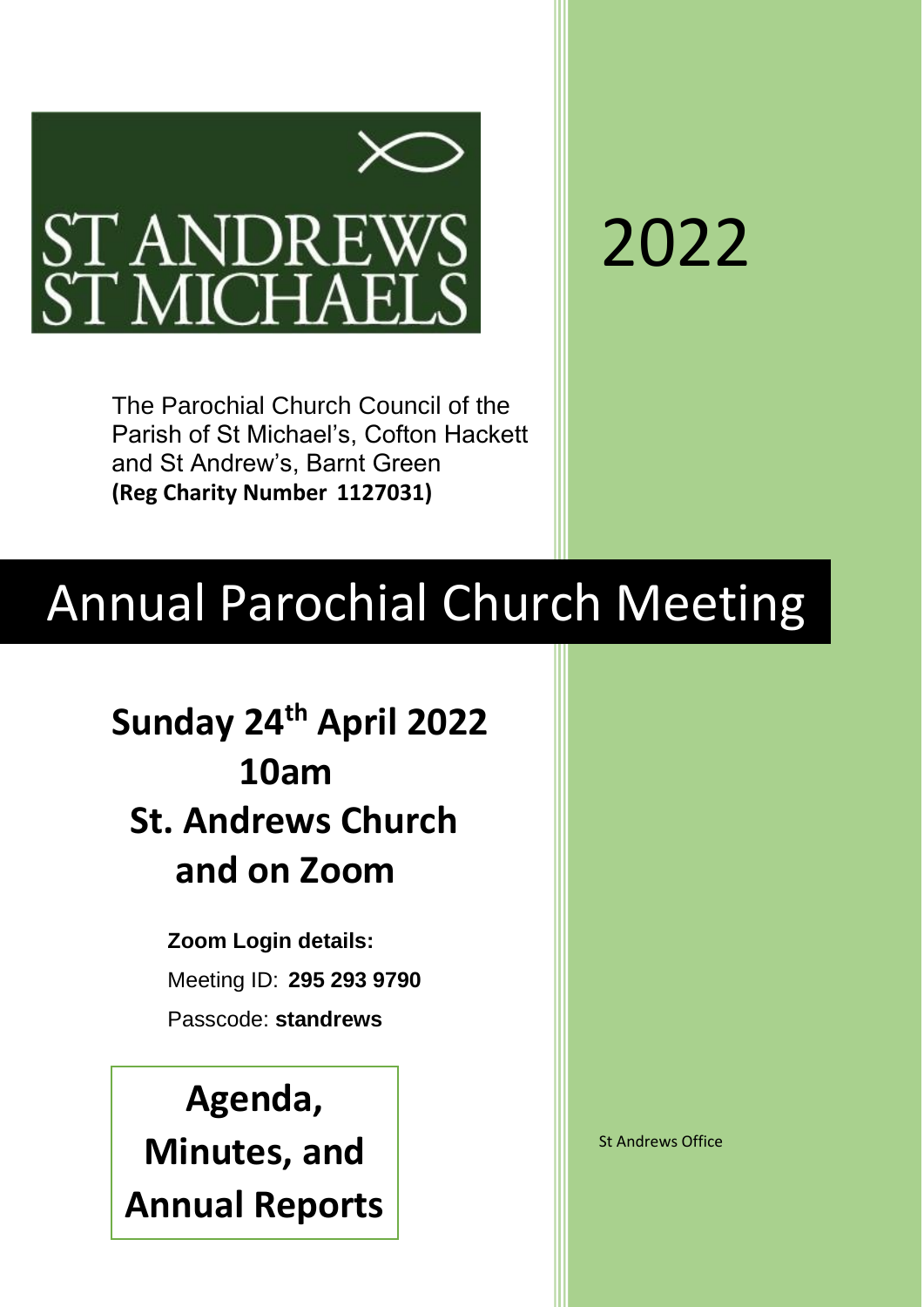# TABLE OF CONTENTS

| Page 2  | Forward                                                                    |  |  |
|---------|----------------------------------------------------------------------------|--|--|
| Page 2  | Agenda                                                                     |  |  |
| Page 3  | Minutes of APCM 13th April 2021                                            |  |  |
| Page 7  | Review of the Year                                                         |  |  |
| Page 8  | <b>Finance and Accounts</b>                                                |  |  |
| Page 8  | <b>Churchwardens Report</b>                                                |  |  |
| Page 9  | Parish Centre                                                              |  |  |
| Page 10 | St Andrews Church                                                          |  |  |
| Page 10 | St Michaels Church                                                         |  |  |
| Page 10 | Foundry                                                                    |  |  |
| Page 11 | <b>Children's and Families' Missioner</b>                                  |  |  |
|         | Incorporating All age All In, Messy Church, Junior Church, Diddy Disciples |  |  |
|         | Foundry, Lego Club, Quest and KUALAS School links                          |  |  |
| Page 13 | <b>Fast Forward</b>                                                        |  |  |
| Page 14 | Worship                                                                    |  |  |
| Page 14 | Evangelism                                                                 |  |  |
| Page 14 | Health and Safety                                                          |  |  |
| Page 15 | Deanery Synod                                                              |  |  |
| Page 15 | Pastoral Care                                                              |  |  |
| Page 16 | Safeguarding                                                               |  |  |
| Page 17 | ECO Group                                                                  |  |  |
| Page 17 | Men's Breakfast                                                            |  |  |
| Page 17 | <b>Celebrating Women</b>                                                   |  |  |
| Page 17 | Ark Group                                                                  |  |  |
| Page 17 | <b>Mission Partnership</b>                                                 |  |  |
| Page 18 | Craft Group Report                                                         |  |  |
| Page 18 | Friday Coffee Break                                                        |  |  |
| Page 18 | Monday Fellowship                                                          |  |  |
| Page 19 | <b>Book Club</b>                                                           |  |  |
| Page 19 | Poppies                                                                    |  |  |
| Page 19 | St Andrews School                                                          |  |  |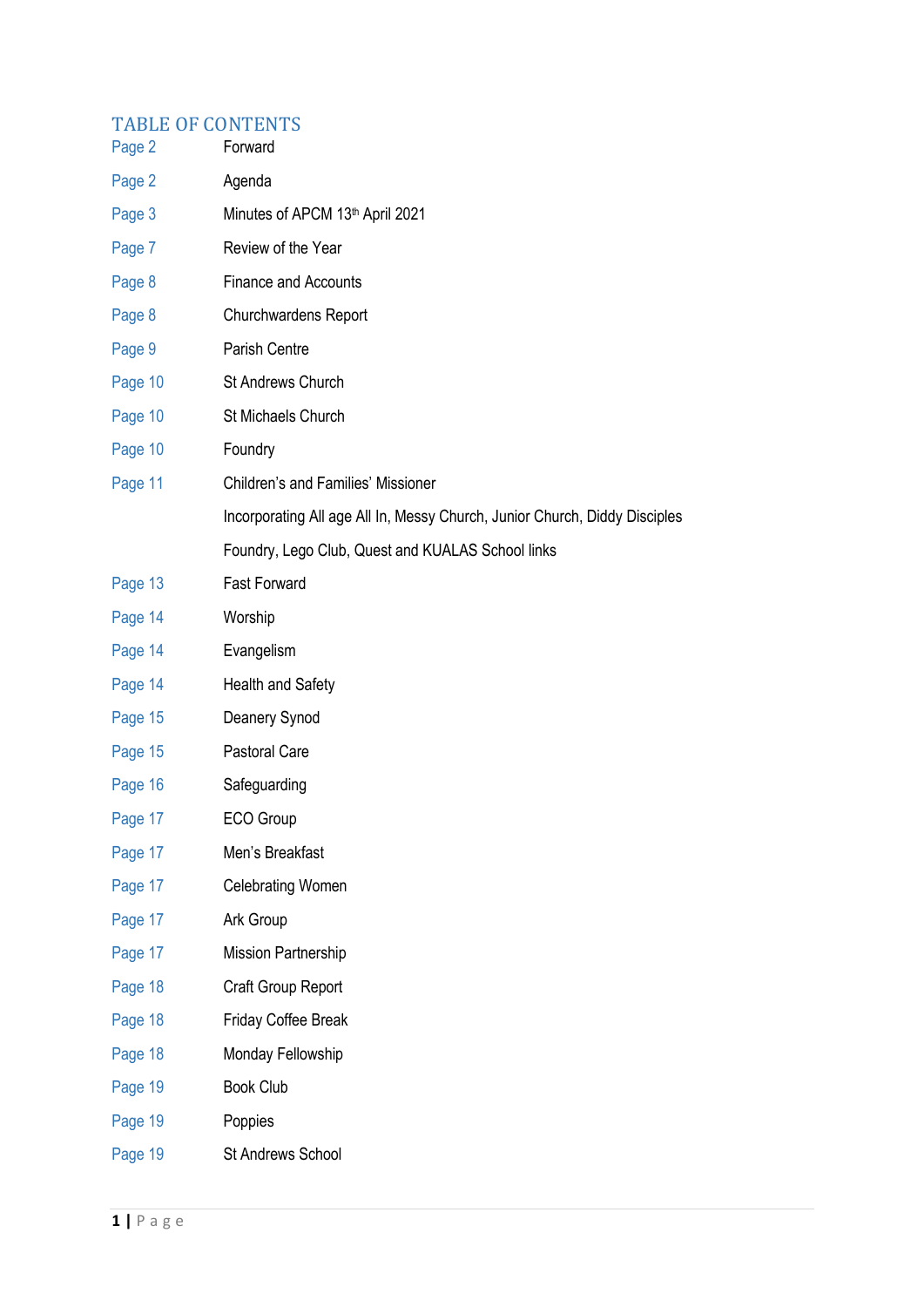## FORWARD

This Annual Report is briefer than normal as many of the usual activities could not take place in 2021. Besides managing covid restrictions, our Vicar, Rev Canon Rob Fieldson retired in April, and we were in interregnum for the rest of the year. A lot of creative work still went on, and we hope that this will give you a good overview of it.

The meeting will take place both on-line and "live" in St. Andrews Church, straight after our Sunday morning service. It is important to read the reports in advance as there will not be time to go through them in detail during the meeting.

Nominations for Church Wardens, Deanery Synod Representatives, and PCC Members can be made on the appropriate forms in either church (when open), in the Parish Office, or verbally at the meeting.

Zoom Login details:

Meeting ID: **295 293 9790**

Passcode: **standrews**

# AGENDA

- 1. Opening Prayers
- 2. Apologies for absence
- 3. Minutes of last year's Annual Meeting
- 4. Matters arising from the minutes
- 5. Church Wardens Report (in lieu of Vicars Report)
- 6. Presentation of the Electoral Roll
- 7. Presentation of the 2021 Annual Report and Accounts
- 8. Presentation of the APCM Agenda, Minutes, and Annual Reports for 2021
- 9. Election of Churchwardens, including a motion to allow a Churchwarden to be elected after completion of more than 6 years in office.
- 10. Election of Deanery Synod Representatives
- 11. Election of PCC members
- 12. Motion to elect an Independent Examiner of Accounts
- 13. Other matters of Parochial interest
- 14. Closing Prayers

**Please note that the first meeting of the new PCC will be Tuesday 24th May**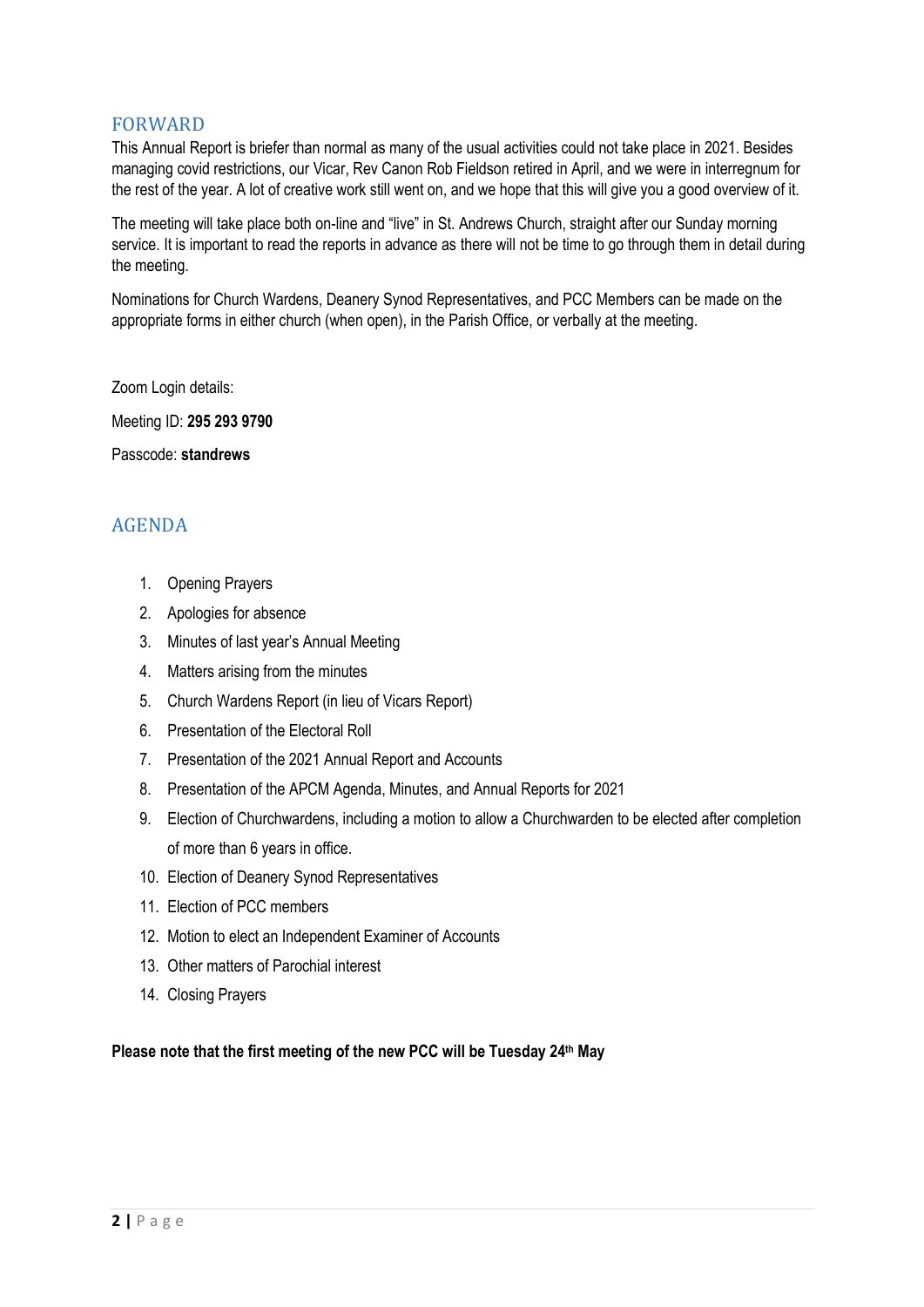# Minutes of the APCM 13th April 2021

#### **Attendees**

| Rob Fieldson (RF)     | Julia Powell (JP)                | Carol Smith (CS)         | David Smith (DS)        |
|-----------------------|----------------------------------|--------------------------|-------------------------|
| Geoff Hall (GH)       | Sue Hall (SH)                    | Caroline Mara (CM)       | Betty Tilt (BT)         |
| Gwen Onyon (GO)       | Irene Barclay (IB)               | Mike Powell (MP)         | Katie Leaver (KL)       |
| Keith Godwin (KG)     | Lesley Godwin (LG)               | Brian Partridge (BP)     | Hugh Edwards (HE)       |
| David Milford (Da M)  | Peter Talbot (PT)                | Diane Milford (Di M)     | Irma Hilton             |
| Douglas Allenby (DA)  | Lesley Brown (LB)                | Jill Newton              | Rosemary Aveyard (RA)   |
| Philippa Allenby (PA) | <b>Bob White</b>                 | Di White                 | Philippa Fieldson (PF)  |
| Dorothy Young         | Tom Young                        | <b>Wendy Tricklebank</b> | Amanda Dauncey          |
| Jenny Watson (JW)     | Alan Watson                      | Pip Simkiss (PS)         | <b>Christine Davies</b> |
| Bill Davies (BD)      | Lyn Dewing                       | Chris Dewing (CD)        | Jane Armand             |
| Marian Reavenall (MR) | Nicola Denning (ND) took minutes |                          |                         |

#### **1 Prayer**

RF opened with a prayer.

#### **2 Apologies**

Apologies given by Gabrielle Sedgewick and Andrea Potter.

#### **3 Presentation of the Electoral Role**

Electoral Roll number is 229 1 has been removed, 10 have been added. Electoral Role records kept by ND, CD is electoral officer.

#### **4 Motion to allow a Church Warden to be re-elected after completion of 6 years in office.**

PT has served a full term as a Warden (6 years). He is prepared to continue his role which will be valuable during the vacancy. The APCM to pass a motion to exceed 6 years. Motion passed.

## **5 Elections**

#### **A Church Wardens**

Current Church Wardens are Peter Talbot, Betty Tilt and Geoff Hall and 1 vacancy. Jill Newton has been nominated and seconded, and will also be on the PCC. All unanimously elected.

#### **B Deanery Synod**

All were elected last October for 3 years, HE was re-elected then. Members are David Milford, Hugh Edwards, Mike Powell, Jane Best and Irene Barclay.

#### **C PCC Members**

Three members have come to the end of their term, David Kelly no longer wishes to stand and RF thanked him for his contribution. Sue Hall and Brian Partridge were re-elected. There is 1 vacancy, someone can be coopted. JP suggested a younger PCC member. AD asked for an explanation of what it means to be a PCC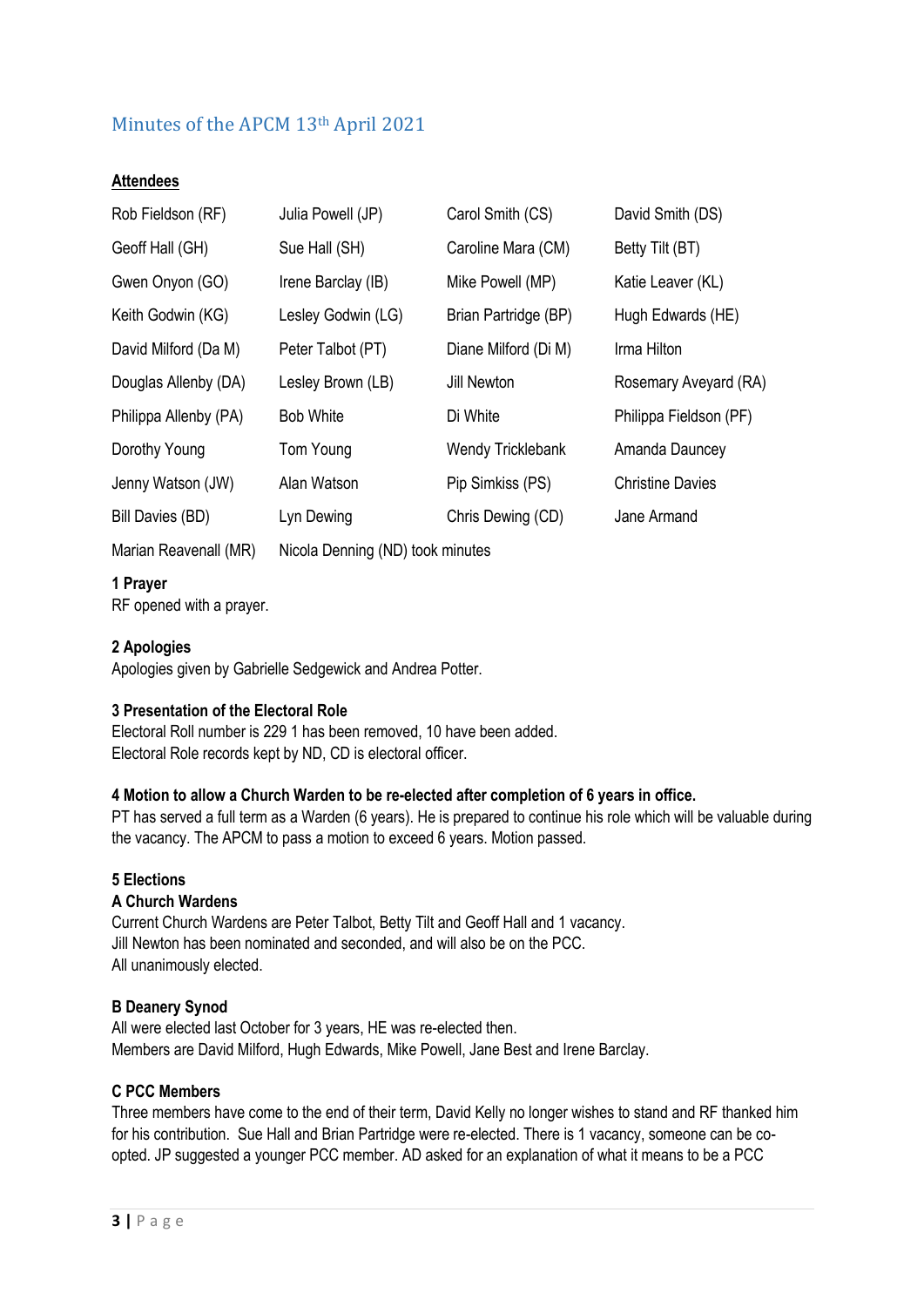member. RF gave a short explanation. ND will send minutes of previous meetings to AD and AD could come and observe at meetings.

#### **D Examiner of Accounts**

JP proposes that David Seeley who has done them for many years. He knows our accounts. Unanimously accepted.

## **6. Presentation of the Annual Reports for 2020**

#### **Finance**

RF advised that the reports are split into 2. A detailed finance report in one and everything else in the other Minutes of the previous meeting were accepted by this meeting.

JP summarised the finance report

PS asked if when we don't have a Vicar, do we have a reduced parish share. JP said we don't, however we have a say in how much we pay the diocese each year. RF advised we can deduct costs of paying for visiting Clergy from what we pay to the Diocese, and JP advised we have a separate account to collate these expenses. DS pointed out that we pay a significant voluntary contribution over the minimum payment set by the Diocese for our Common Fund payment. RF pointed out that there is a new formula to calculate our giving. As a result the amount we were required to pay significantly fell, but we agreed to carry on paying at the previous level, and subsequently raise that in line with inflation.

GH asked where a surplus would go, JP advised it would go into the reserves.

RF Thanked JP for her work, being a Treasurer is and enormous and demanding job, which she does professionally and effectively.

PCC will formally accept the accounts.

#### **Review of the Year**

RF gave a short review of the year which was a reflection on the Challenges and the blessings that have come from 2020. There has been lots of creativity and lots to be thankful for.

#### **Children's and Families Missioner report**

CM highlighted her report which is very detailed. It has been a very interesting year, and restrictions have meant there has been a lot of creativity. eg Quest group have been meeting online and we have managed to pick up a couple of people in Stockport. Wild Church was created as a way of meeting together as we couldn't meet indoors and was hugely popular. Further restrictions meant we expanded it over a week, and we have had hundreds of people pass through for the Easter one. There are challenges ahead regathering dispersed families and recreating a relationship with the school. The junior Church team have been supportive collating and distributing 87 bags, which meant we have kept a connection with families. RF said we have had to connect in different ways with families. We couldn't have maintained these connections without CM. CM commented it's important to have resources for people to explore their faith at home. RA thanked CM for everything she has done. RF said there are some suggestions for prayer on the CFM report.

#### **Churchwardens report**

RF thanked the Wardens for their report, no comments were made.

#### **Worship Report**

RF said it's been a totally different year in terms of worship, and he has grown to value zoom church services. We want to resume Church services, but zoom has compensations too, such as everyone sees everyone's faces and we are going into people's homes, also people who would not normally step forward in Church have the confidence to do that at home. RF wanted to thank the technical team David, Mike, Brian, Alan and Keiran primarily, although others have helped.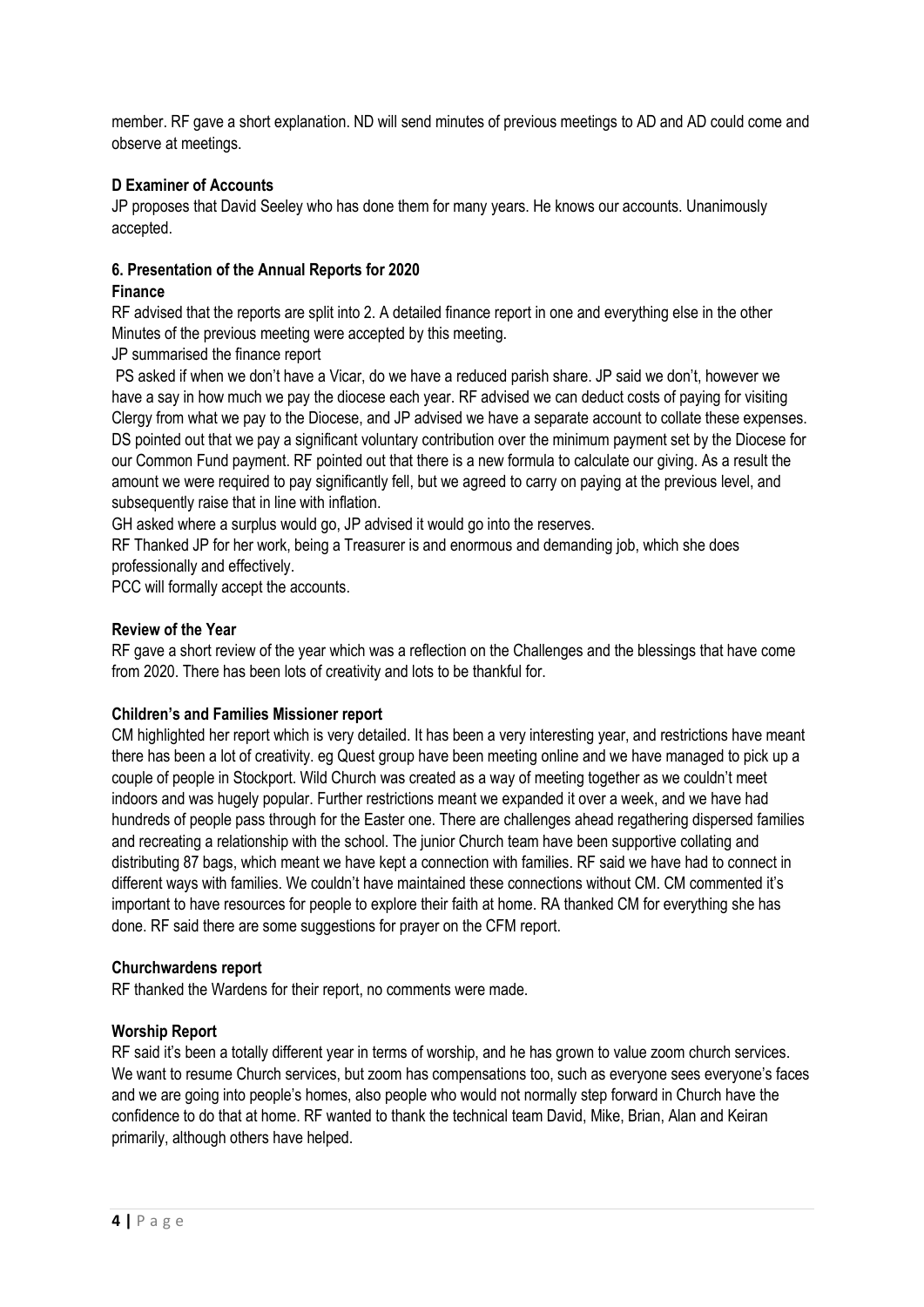RF asked to highlight Foundry in your prayers, and the ministry to the new estate, lockdown has hit it really hard as our relationships were new. Pray for a new Vicar who will come with experience and enthusiasm. RA gave thanks to KL for enabling us to sing.

#### **Health and Safety**

GH advised all our procedures are in place and will be looked at as restrictions change.

## **Deanery Synod**

There were no Deanery Synod meetings in 2020. More to report next year.

#### **ECO Group**

JP not much to add but would like to highlight our ECO Church Bronze award. More had been done in the Churchyard, involvement in Wild Church. RF mentioned the bird boxes. JP said DA has been instrumental in the bird boxes, PT in the creation of the orchard and LB with services. PT wanted to thank the volunteers who have come to St Michaels. Georgia Edwards cleaned the Churchyard for her Duke of Edinburgh award. DS pointed out that the birdboxes came from Severn Waste, not Severn Trent. RA asked if it was a big step up to move to silver, JP replied not huge and in some areas, we are at silver level. LB said this year is incredibly important with being active about climate change, G7 and COP 26 are 2 important things to pray about. AD asked for eco tips on the newsletter, JP said they received mixed messages, but we will try.

**Messy Church** is mentioned in CFM report, RF thanked PF who has been the guiding light behind Messy Church since it started years ago and has put in an enormous amount of work.

**Mens Breakfast** still hasn't met.

#### **Mission Partnership**

RA advised a lot of the people we support have struggled through this period. They keep in touch with us. Zoom services make it easier to have links with mission partners. RF thanked RA.

**Craft Group** have been unable to meet, but have created a Covid Banner, CS designed it.

**Coffee Break** and **Hospital Visits** have been unable to continue due to covid. BD advised unable to go into hospital yet. Coffee Break to restart once guidelines change.

**Monday Fellowship** haven't met for over a year, but the committee have met and plan to restart in September.

**Book Club** has been on zoom or in the garden. Always looking for new people.

#### **St Andrews School**

Very challenging year, teaching online and in person, St Andrews has many children of key workers, shortly before and after Christmas lots of staff had Covid. Children have been well supported at home and in school and it's a happy environment to be in. Fran and the teachers have done a wonderful job. BP agreed school have adapted well, couldn't praise them more highly.

LB said **Home Group** have met on zoom and in the garden and has been valued.

#### **7 Safeguarding Update**

Year of change as Diane Milford has taken over from Cathy Daniels as our Parish Safeguarding Coordinator. Diane has experience in this role and introduced herself. Her responsibilities are to provide support advice and guidance within the Parish on all Safeguarding matters relating to children young people and vulnerable adults, including the policies dealing with those safeguarding issues. She is a point of contact for concerns about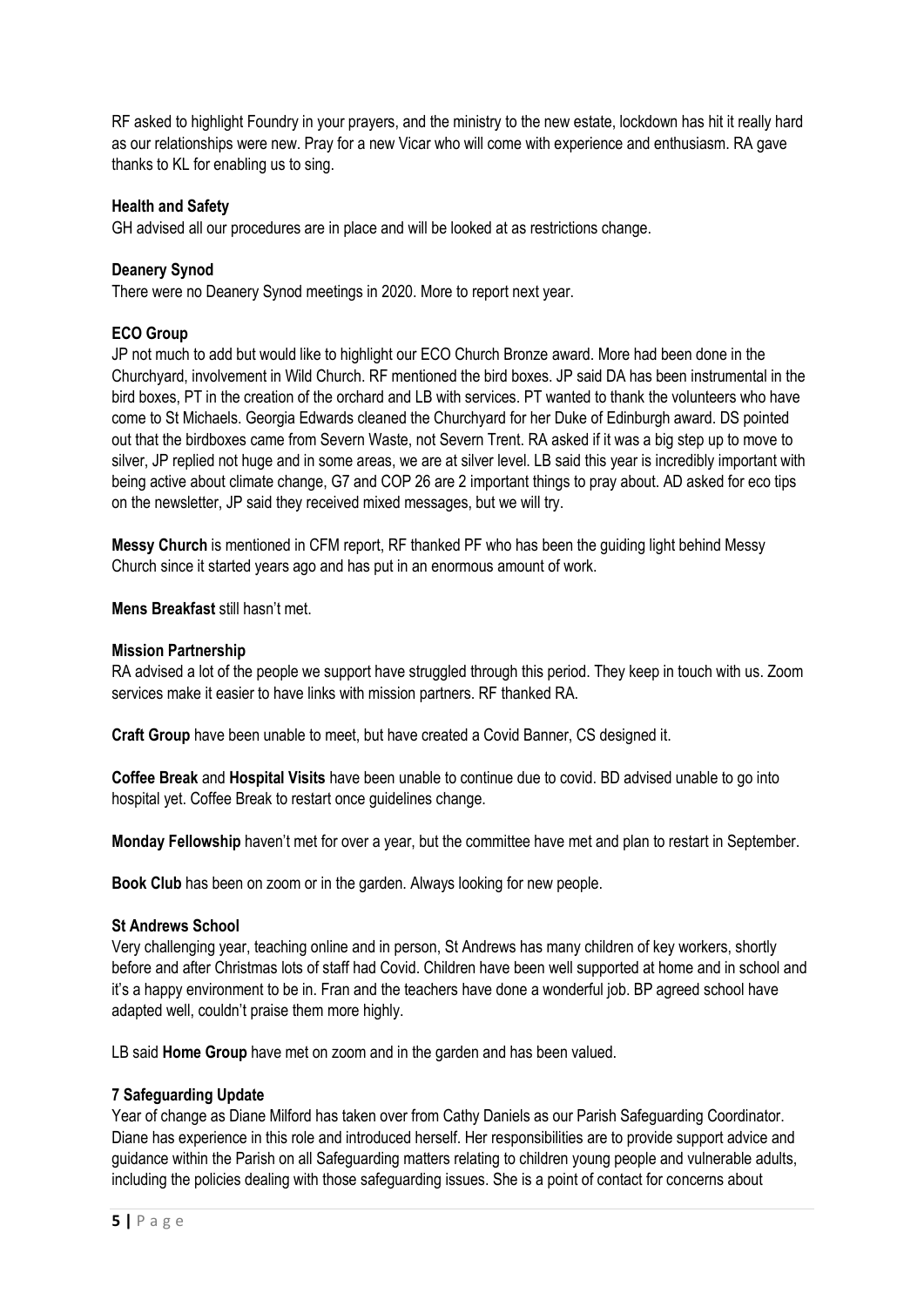children or adults in the Parish, responsible for making sure proper advice is sought and referrals are made as necessary. She has started to get an overview of all Church activities involving Children and Vulnerable adults. Hopes to offer advice and support of safeguarding matters and safe practice for the people leading those activities ensuring anyone who works with Children has been safely recruited and has Safeguarding training. Will maintain good records and make sure Church is a safe place. Contact details are in the Parish Directory. RF thanked Di M, safeguarding isn't just one person's responsibility, it's a PCC responsibility Di M is doing it on behalf of the PCC, CM is a link for Di M to the PCC.

RF showed a small Safeguarding film by thirtyone:eight, a Christian Charity.

JW Suggested having a parish list of who to contact, RF advised posters are displayed. Di M said we will need to be on the website and is working on this now. RF advised we need to play our part in Safeguarding, we need to take it seriously, and thanked Cathy for all her work in the role and Di M for taking it on.

## **8 Other Matters of Parochial Interest**

AD suggested Church website is not up to date and needs attention, RF aware of things not being up to date, we are working on it, contact ND with any updates.

GH pointed out it is our last formal Church meeting with RF, on behalf of the Wardens and everyone else in the Parish how indebted we are to RF and PF and his family. A big thank you and God bless. RF thanked everyone.

Finished meeting with The Grace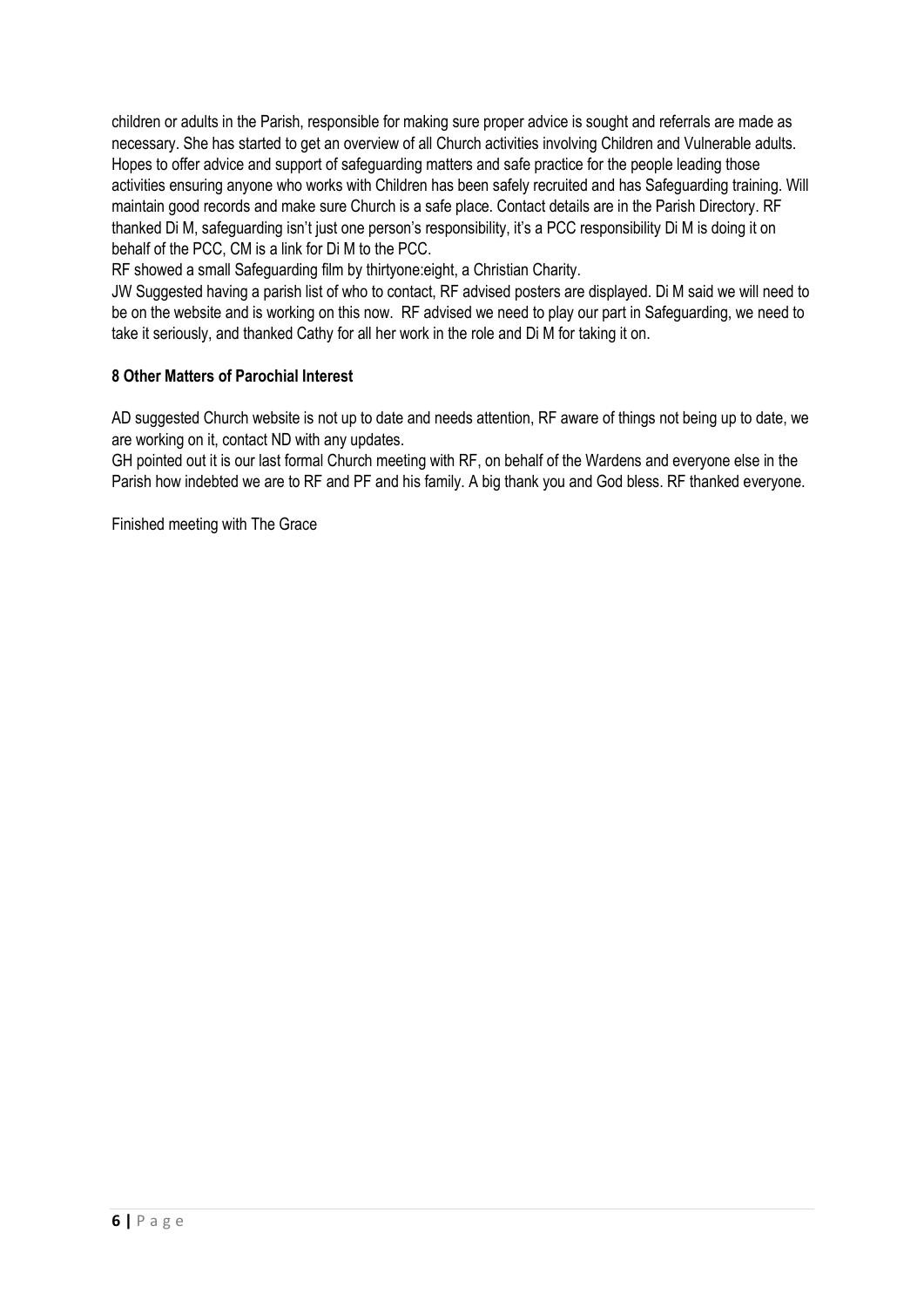# Review of the Year

**A difficult year**, as with 2020, following the outbreak of Covid19. For all members of the Church, young and old, a year without precedent, in the sense of restricted face-to-face meeting, a cautious approach to activities and continued use of online services and meetings. Covid restrictions limited numbers able to attend funeral, wedding and baptism services.

The pandemic forced us to close both St Andrew's and St Michael's for a major part of the year due to Government regulations. We also had to close our Parish Centre for the first quarter of the year. Not only were church functions not able to take place there, but also our income from outside users was still down on pre-covid years, though up on 2020 income. Some other church functions like Men's Breakfast, hospital visiting, children's groups, Eco Group and Monday Fellowship were severely disrupted.

Essential maintenance was put on hold mainly due to contractors not being available to complete the task required.

Apart from the effects of Covid19, a number of notable people who had been members of the church for many years, sadly died and they will be greatly missed.

At the end of April, Rev Rob Fieldson retired after nearly 26 years of faithful and much appreciated service as vicar. We therefore entered into Interregnum, and for baptisms, funerals, and other services we have been helped by local clergy, although we were also grateful to Rev Fieldson for returning intermittently to take a number of such services. A newly claimed part of St Michael's churchyard was dedicated as a heritage orchard, bearing his name.

During the summer an advert for a new vicar was published within the Birmingham Diocese and interviews held in September but no appointment was made.

**On a positive note,** the Church put together a Parish Profile to enable the process of seeking a new vicar. This not only was a good piece of joint-working but helped to define our Church's aims and character. A second round of advertising in the Church Times resulted in another candidate being successfully interviewed in December and the year ended with the likely prospect of a new incumbent being appointed.

With the aid of retired clergy, vicars from other local churches, and also the Diocese, we were able to keep services going, initially on Zoom only. We had people joining in from as far as Nepal, South Africa, Continental Europe and even from holiday homes. The log-on number on Zoom was often in the 80's, so assuming 2 people per viewing by computer, that put the size of our congregation in good shape.

Ingenuity and dedication from a volunteer 'tech team' enabled us to bring those Zoom services to our houses when the church had to be closed. Members of the congregation helped considerably with children's activities, which were very popular. Our Children and Families Missioner (CFM) continued to work with the school and groups and individuals throughout the year and there was strong baptism preparation and presentation activity, leading to many new contacts being made.

We were pleased to welcome Doug Allenby and Pip Simkiss as new Lay Readers to join our established Reader, Lesley Brown and are grateful to them all for helping us to keep our services going, along with our CFM, Caroline Mara, in running a new All-Age-All-In format.

April saw a relaxation of the Covid restrictions, and we were able to start limited services in church together with events and hirings in both St Andrew's church and the Parish Centre. From August there were regular services in church that were also shown on Zoom. The Churchwardens decided not to make any fundamental change to the service pattern so that no new precedents were being made

Overall, though it was a testing year in many ways, much has been learnt about what it means to be God's people in this place– to listen to each other, to give, to share and support and to continue to bear witness through sustained acts of worship and outreach.

*The Churchwardens*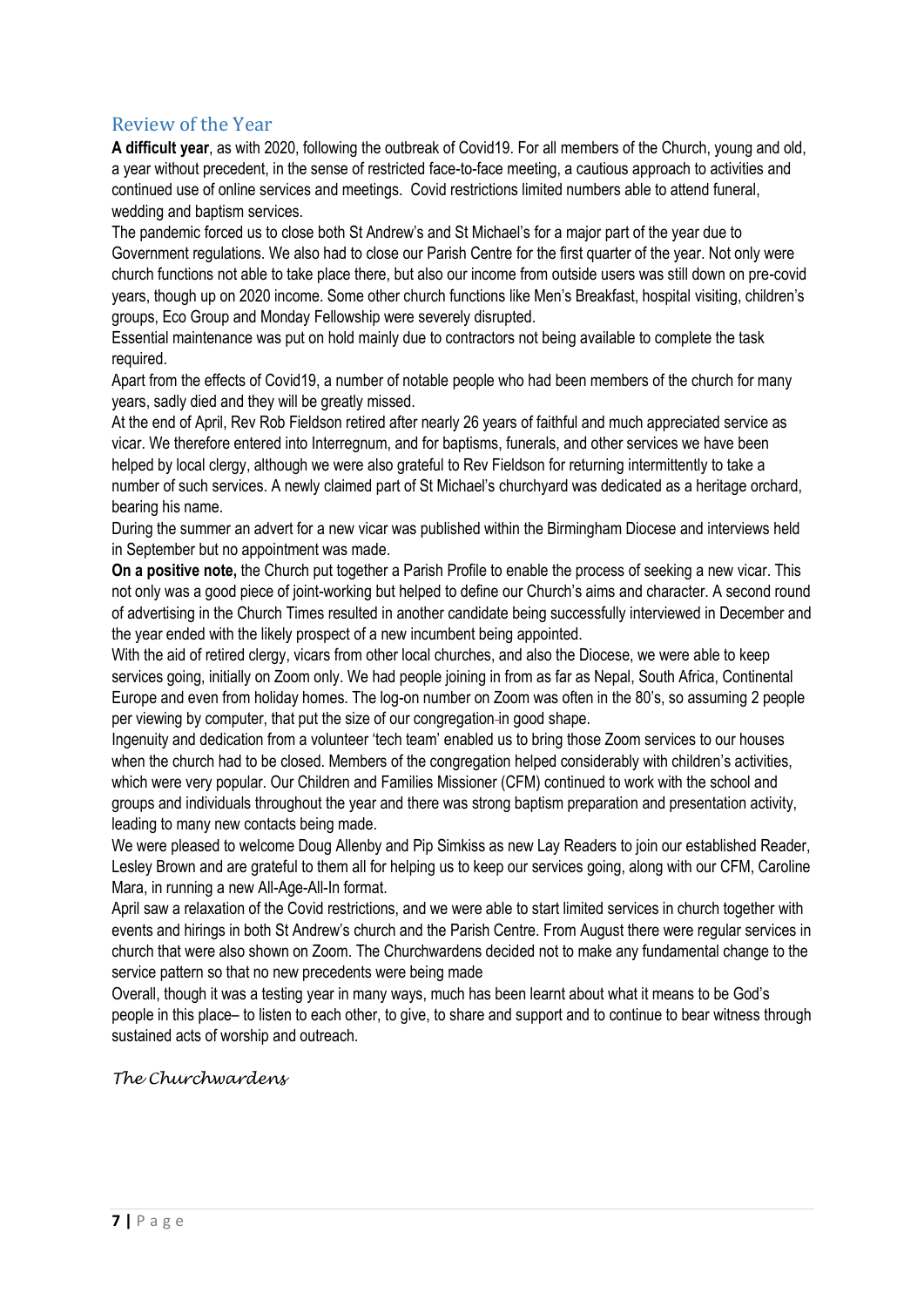# Finance and Accounts

This year's results show that we had a small surplus of £437 on the Unrestricted Fund. This is the excess of income over expenditure to meet the objectives of the PCC and compares to a significant deficit of £33,396 in 2020. A budgeted deficit of £29,000 for 2021 had been agreed by the PCC mostly to pay for our Children and Families Missioner (CFM). The unexpected surplus was due to a generous legacy of £40,000. Without the legacy, we would have shown a deficit of £39,563, giving an unplanned deficit of over £10,000. In the circumstances this shortfall is less than might have been expected following a second year of Covid-19 restrictions coinciding with our interregnum.

The Unrestricted Fund Income was 26.8% higher than 2020 but 3.2% lower excluding the legacy. Voluntary Income, excluding the legacy was 5.7% lower than 2020. This is the second year that we have seen a reduction in unrestricted voluntary income (4.9% last year). While this is at least partly due to Covid-19, it is a concerning trend.

Income from hire of the Parish Centre recovered in the second half of 2021 as Covid-19 restrictions were lifted and finished the year 33% higher than 2020. However, this was still 60% less than 2019.

Expenditure also continued to be impacted by Covid-19. Expenditure from unrestricted funds was £2112 (1.3%) less than 2020. The largest cost is our contribution to the Diocesan Common Fund which at £81,064 remained the same as 2020. Giving to missions and charities, from unrestricted funds was £11,100, a reduction compared to 2020 but still representing 10% of voluntary income excluding the legacy. £1518 was also donated from Special Collections, mostly from the Christmas collections. Other areas of expenditure were in line with expectations, bearing in mind reduced use of our buildings and a reduced level of activities.

The PCC have committed to employing the Children and Families Missioner until October 2022 so a deficit on the Unrestricted Fund is again anticipated in 2022. However, with the Covid-19 situation looking more positive, it is hoped that this will be reduced.

## **Reserves**

Our policy is to place surplus funds with CBF C of E Deposit Fund. On 31st December 2021 we held £98,568 on short term deposit with the CBF and £49,602 (including the legacy of £40,000) 'Cash at Bank and in Hand'. From the total funds available £20,204 is restricted giving £127,906 of available unrestricted funds. It is PCC policy to maintain a balance on unrestricted funds equal to at least 3 months running costs (approx. £40,000), to cover emergency situations that may arise. It is also PCC policy to spend legacy money on special projects only. Excluding legacies of £62,416, the general liquid reserves on 31st December 2021 were £65,490.

## *Julia Powell*

# Churchwardens Report

The past year was dominated by two things. Firstly, the pandemic which shut both churches for part of the year, although we were able to set up Zoom services at St Andrews. However, St Michaels was shut for nearly all the year as the 2 metres social distancing rules meant that the congregation could only consist of about 8 people. Similarly, weddings were down in numbers owing to restrictions on the size of the congregation. The Parish Centre was shut for the first quarter of the year and consequently income was down from that source. The other dominant feature was the retirement of the Rev Canon Rob Fieldson at the end of April 2021 after nearly 26 years of faithful and excellent service. We wished Rob and Philippa a lovely retirement as they moved to their new house in Grantham Lincolnshire.

However, the church kept going and whilst our Zoom services were the leading services, congregations were often joined by over seventy people on Zoom and that in many houses meant at least two people. It had advantages as we had people joining from places like South Africa, Weymouth, South of France, Nepal and other world places, which bought interesting discussion in the breakout rooms at the end of the service. Lack of a permanent vicar has meant that we have been helped by an interesting selection of clergy as well as our Readers taking the services mostly at 9.30am in St Andrews. We are grateful for the support that they have given us. Doug Allenby was licensed as a Reader and Pip Simkiss started to train as one at the beginning of 2021. They have given excellent support to Lesley Brown who had been our only Reader for a number of years.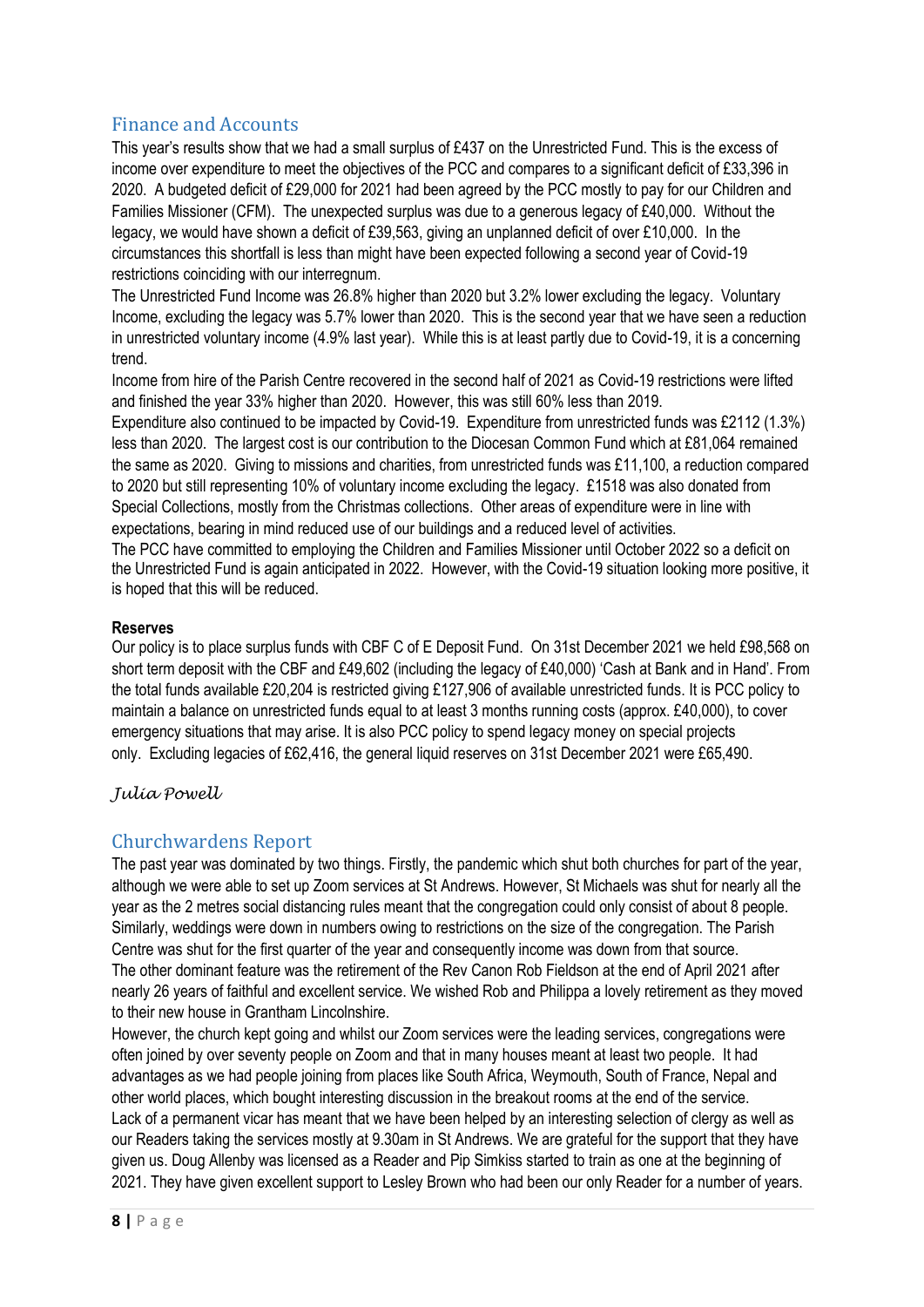At the end of the year Tracey Lucas came forward for training throughout 2022 as another Reader. Lesley organised the service plan from 1st May for the rest of the year and we are grateful for her help as we did not miss providing a service for the whole year. Also, our most grateful thanks to Katie Leaver who nobly recorded the songs and organised music for our Zoom services.

We maintained our communication with the congregation and other people by issuing a weekly leaflet about services, and news of people and places. We are also grateful for the help given by the Diocese and the new Area Dean in being able to carry on with weddings, funerals and baptisms.

Our CFM Caroline Mara kept up contact with the school in Barnt Green and provided children's services in church and the Parish Centre and together with other helpers kept up social activities for children of all ages. Bill Davis was a great help in keeping Thursday morning Meditation going and also running Friday coffee break when it was possible. The Rev Sheri Gidney did a sterling job in keeping Foundry going, maintaining contacts to be picked up in 2022, despite restricted access at the Cofton Village Hall.

The PCC decided to meet monthly throughout the year and the Churchwardens and PCC vice chair met every Monday morning at 9 am after Rob retired to ensure that issues were raised, and decisions made. We made a fundamental decision not to change any of our service patterns, leaving that decision to a new vicar as and when installed.

Safeguarding has become one of the most important tasks that people in various jobs, both paid and voluntary have to take extremely seriously. DBS checks are required to be updated every 5 years. We must thank Diane Milford for not only voluntarily taking on the role of Safeguarding Officer but also getting all the paperwork up to date, ensuring that people in certain roles went through training courses and setting up the systems to ensure that they were they done at the start but were also continuously monitored.

Interviews for a new vicar were carried out in September, but the two candidates put forward were not thought to be suitable. However, we were grateful to have been able to interview another candidate in December, resulting in the subsequent selection of the Rev Andy Hobbs. We thank our two PCC representatives Gwen Onyon and Brian Partridge for being on the interview panel with the Archdeacon, the Area Dean and the Director of Ordinands.

Finally, we would like to thank Nicola, our Parish Administrator who during her three mornings a week in the office, keeps the ship on a straight course and away from the rocks.

# *Geoff Hall, Betty Tilt, Jill Newton, Peter Talbot*

# Report on the Parish Centre 2021

Although some of the groups which had used the Centre prior to 2020 have not returned, many began to re-start activities in 2021 as Covid 19 restrictions were eased. However, annual income was still hit by reduced activity, and fees were maintained at 2019 levels to encourage groups to get back to normal patterns of use. An upwards review of fees for 2022 and strengthening activity will hopefully increase income in the coming year. Church-based activities such as Friday Coffee morning and Thursday meditation started to reuse the Centre, along with children's groups run by our CFM.

Our generally efficient heating and lighting systems have helped maintain a comfortable environment. Apart from routine service contracts and utilities, there has fortunately been little need for expenditure over the past year, though consideration will be given to upgrading the lighting in the Kendall Hall to further reduce running costs and difficulties in maintenance.

We are grateful to Di White, in particular, for liaising in providing access and timed heating for user groups and to Nicola our Parish Administrator for dealing with bookings and enquiries. To further improve income and housekeeping as life gets back to normal, the Church would benefit from having a dedicated Centre Manager or caretaker, as has been the case in the past. The Wardens would welcome ideas or offers on this.

# *Geoff Hall Churchwarden 3/3/22*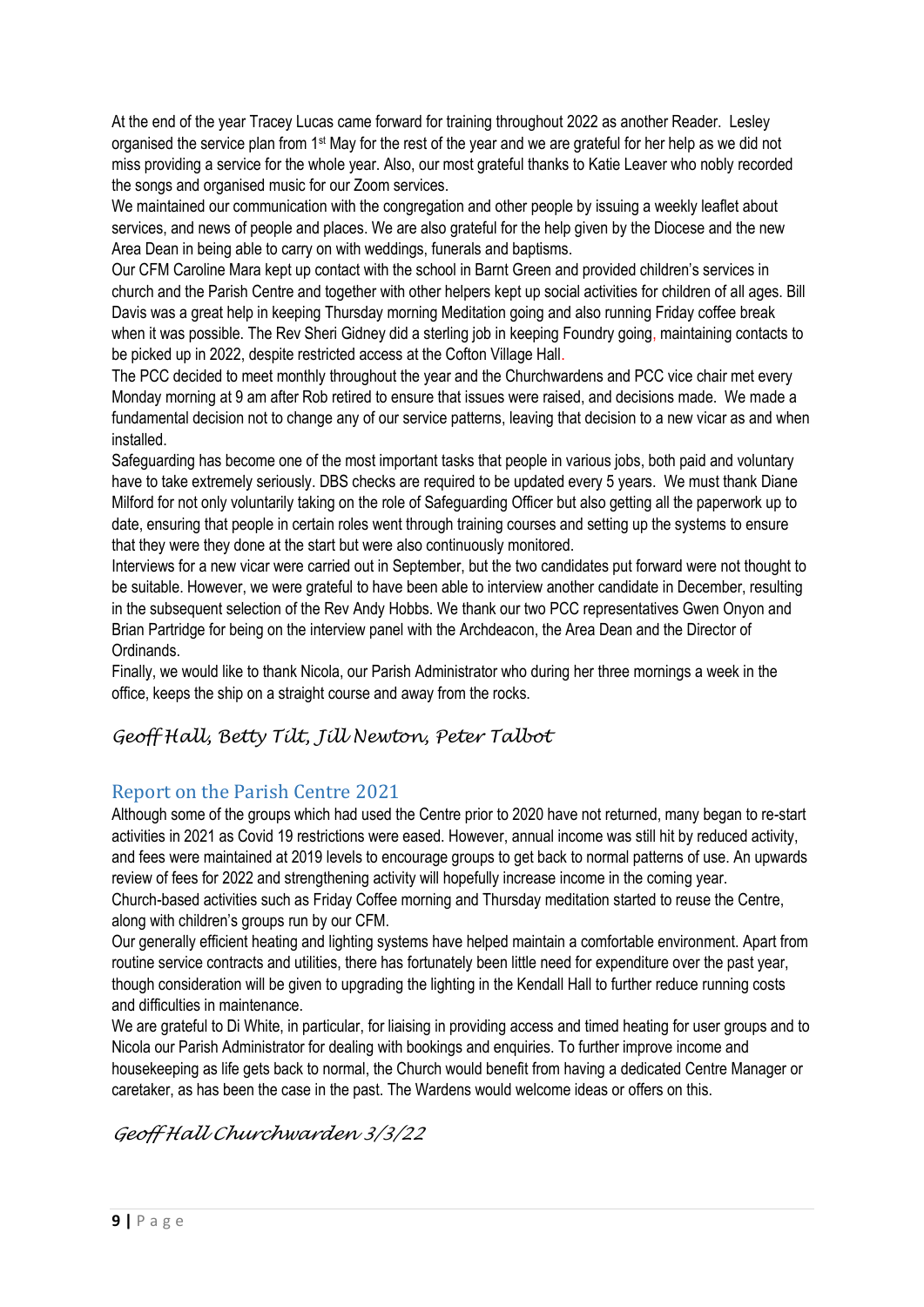# Report for St Andrews Church 2021

The Church has stood as a beacon of hope in Barnt Green village throughout the Covid crisis and the recommencement of services during 2021, including weddings, baptisms and funerals, was welcomed by many in the community. We have sought to present the building as a welcoming and beautiful place to be, so are grateful for all who have provided flower displays, banners and altar frontals, done the cleaning, and continued to provide services both in the church and on Zoom.

Fortunately, little maintenance has been necessary in the past year and expenditure has been kept to a minimum, at a time when income has been hit by reduced congregations due the Covid crisis and having no vicar. New LED lamps however were fitted to external lighting and the wooden handrails on the outside steps and slope were kindly re-varnished by John Waller. A review of necessary future maintenance and planned improvements is in hand for 2022.

# *Geoff Hall Churchwarden 3/3/22*

# Report for St Michael's Church 2021

Sadly, St Michael's has not played in big part in our programme during the Covid Pandemic. Social distancing meant that you could only get about 8 people in the church unless they were in a bubble, so regular services were transferred to St Andrews. Funerals continued together with burial ashes, but most weddings were deferred until restrictions were lifted.

The grounds became a walkers' paradise through the churchyard, and we hit upon the idea of getting some chipped bark from a friendly tree surgeon and depositing it on the grass pathways with great success in making discernible paths through the grounds without walkers getting caught in mud bath. We knew the heat output was not good enough following all the work in the church, but the DAC went into hibernation during the lockdown. We asked them when they started up again in Autumn 2021 to consider our proposed modifications to use the installed boiler must better and this will carry on into 2022.

We got 2 apples in September off the trees planted in the Fieldson Orchard as the first crop of the project. One apple tree died and has been replaced.

Much use has been made of the churchyard for ECO projects, religious teaching and for themes and the churchyard continues to look neat clean and tidy and gets much praise

Regarding services we made a start in September of having one evening prayer service per month at 4pm in St Michael's which was very much appreciated by the more elderly section of the congregation. Help from the archdeacon made his possible.

## *Peter Talbot*

## Foundry

Foundry continues to be in a season of adaptability as Covid 19 restrictions have impacted how we meet. Between January and June 2021 the Foundry team focussed on supporting and creating the themed interactive prayer stations in the grounds of St Michael's. These were well used and appreciated by many locals as well as those walking by. In late June and early July we met in the garden of Cofton Village Hall for a 'Party in the Pause' a safe way to reconnect face to face.

In September we moved back into Cofton Village Hall, meeting between 3pm and 4pm on the 2<sup>nd</sup> and 4<sup>th</sup> Sunday of each month. Throughout the Autumn term our theme was 'Wellbeing'. With members of the Foundry Team being practitioners in the fields of Nutrition, Health, Spirituality, Nature and Emotional Well-being, we began with refreshments, before exploring the theme through a Bible passage in a variety of ways to suit all ages and stages.

In December Foundry led the Outdoor Carol Service in the Car Park of Cofton Village Hall.

## *Sheri Gidney*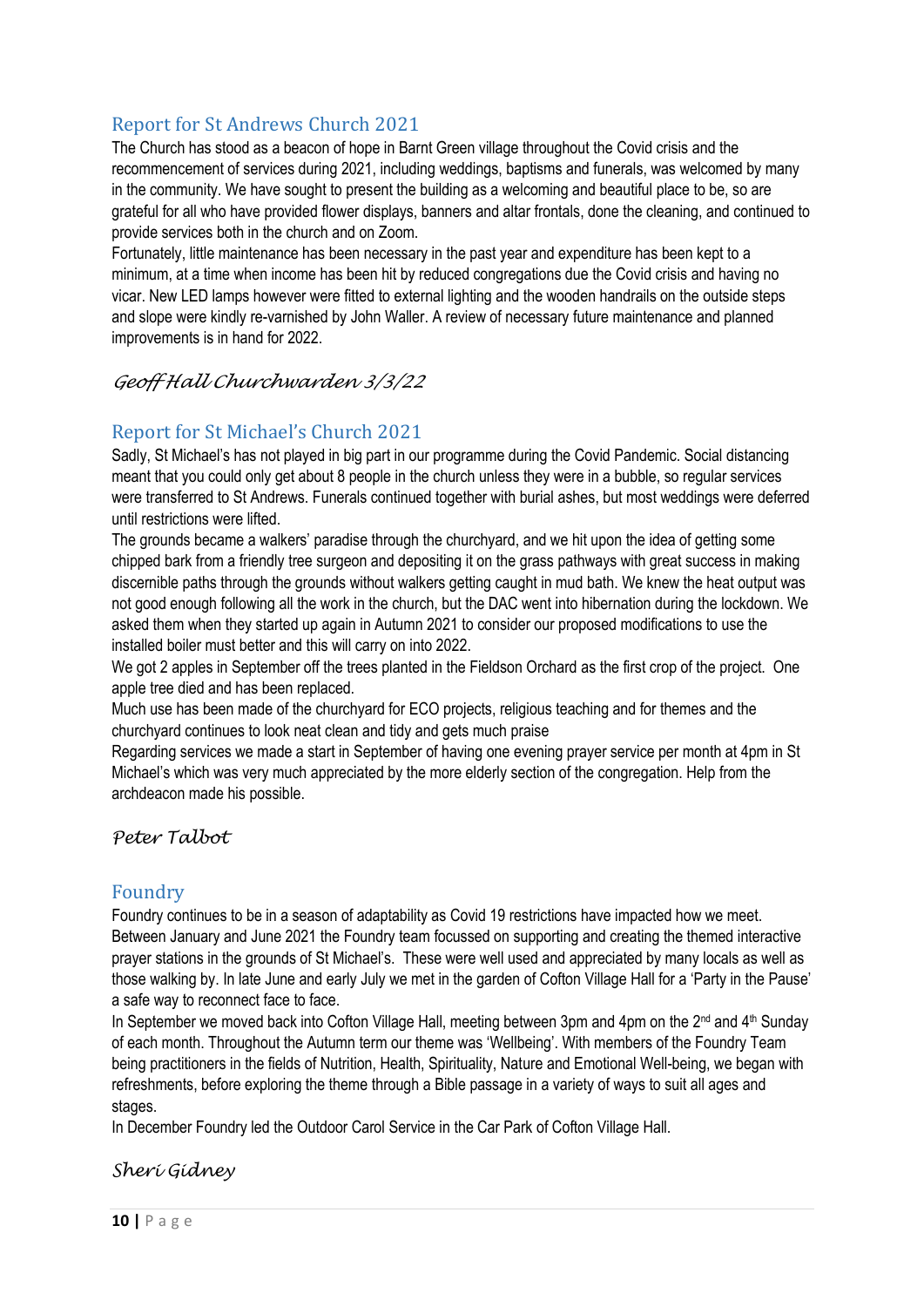# Children's and Families Missioner Report April 21- April 22

As for many, this has been a challenging yet creative year, responding to the limitations of the pandemic and the extra responsibilities of an interregnum.

It has been a period of both loss and yet also growth, a time to hold together what *is* and yet also respond to new opportunities unique to our situation. It has been a time to hold on in faith for that which will remain and to trust God in stepping out into the new.

Here is an account of the various areas of ministry entrusted to me as CFM, understandably the All Age All In report is lengthy as it is a new service:

## **All Age All In:** Now 2nd Sunday mornings at 9:30

This completely new service grew out of Rob Fieldson's request for me to provide a setting where families could be invited to a service which honoured the limitations of Covid guidance and gave opportunity to reconnect with our regular church families. My challenge was to ensure safety: keeping everyone at 2 metre distance and keeping the environment sanitised and ventilated. I felt that to honour this required a short, completely participatory, and interactive service, and to keep small children at their tables and adults without children on board, it needed to be engaging for all ages and personalities. It needed to be short and lively, with a good service flow, yet offering genuine moments of encountering God's presence for worship and in reflection. To ensure distance, we set up 13 bookable tables, which one family/bubble per table would occupy for the entirety of the service. To keep even the youngest child engaged, every table had a welcome activity to share so that from the moment of arriving, there was something to explore or create. This booking system was very valuable and meant I could ensure that every table was filled.

Secondly, I raised up an All Age team. I am very grateful for their invaluable contribution. Three children are part of our regular team and three adults besides me. This gives variety, flexibility, the opportunity to use different gifts and voices, and the children are role model for those younger than themselves. They lead singing, teaching new songs, leading the congregation in dramatic readings, Leading the service itself and preparing the 'activity breakout' time. Whilst the service was bookable, a variety of activities were offered in a bag, designed to suit different ways to engage with God – whether craft, puppet making, construction challenges, discussion , creative writing, or reflective prayer.

The service in this format attracted **24** families, some of them new families, between May and October. One of these was a picnic on the hottest day of the year!

In December we transferred the model to our All Age service for the first time. The church was now filled with our usual seating, and the attendance was expected to include far more of the older generation whose children had flown the nest. Happily, the service had always been genuinely designed for any age from any background. We now had the additional challenge of including Zoom users as well.

In place of booked tables, the parts of the service led from the front are with people seated in the central area of the Nave and the side aisles and Parish Centre host the breakout activity times. Space is given for those who prefer to remain seated, as a PowerPoint reflection/discussion slide remains in view for this time. This is also on offer for those participating over Zoom.

The basic principle of the service is 'discovery.' So although we include recognisable (and necessary) elements of Welcome, Prayer, Confession, Word, Response and Blessing/Commissioning, the activities are designed so that the congregation explore the story or theme to listen and unpack for themselves what God is saying to us as a community, or personally. As such, we include a Feedback time, where we silently consider what God has been saying during the breakout time, and share those thoughts with a roving mic with everyone in the room. These Feedback times have been very moving, as we have heard contributions which have come very naturally from 4 year olds to 84 year olds each telling us how God has moved them during the service. Other testimonies reach members of the team several weeks later.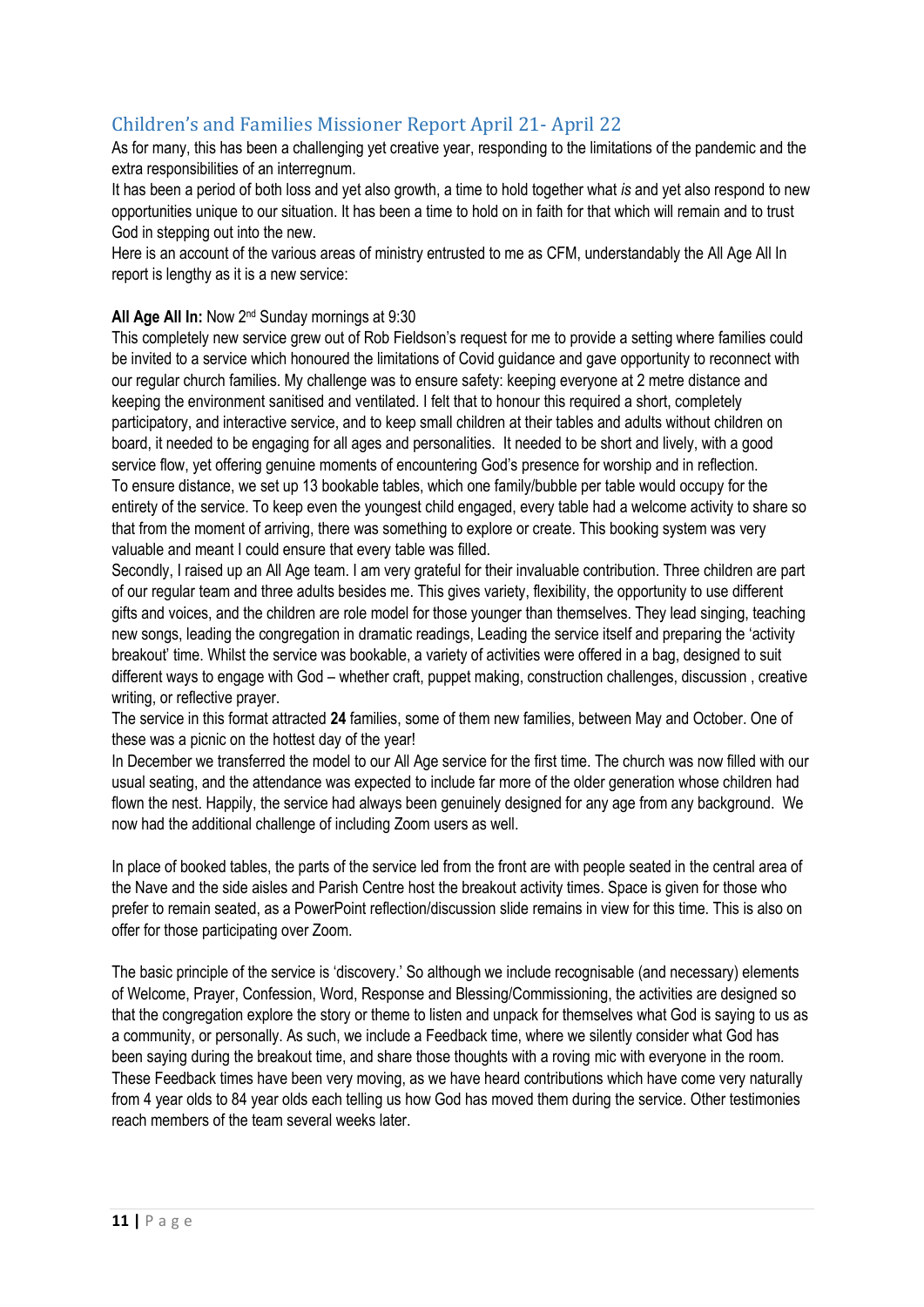Difficulties to iron out have largely been issues with tech – particularly for Zoom users, and this has added quite a burden. There is also obvious need to update our sound system to offer the best possible communication of what needs to be a contemporary style service. An expensive undertaking, but one I'm sure the tech team are exploring.

#### **Messy Church**: Now 3rd Sunday afternoons 3:00

Many people were eager to see Messy Church re-established, and we began with a new core team and established helpers team in November 2021. Again, I am most grateful for their contribution – we have a lot of fun! We have attracted new families (7) as well as established, pre-Covid Messy Church attendees – it is lovely to welcome both there. Messy Church at St Andrew's seems to be largely attended by families with very young children (not exclusively, but generally speaking); so it may be natural turn over we are seeing. I am keen to extend the age group of the attendees and we provide engaging activities which will appeal to older children too.

## **Foundry**: 2nd and 4th Sundays 3:00-4:00

We have continued to find creative ways to adapt to changing circumstances and restrictions, and they haven't really proved to be a limiting factor in providing a service or community gathering in our regular pattern. We enjoyed a brief spell back in Cofton Village Hall then have returned to outdoor gatherings on the theme of Eco-Church this term. Outdoor Foundry is a blend of 'Wildchurch' prayer stations, Community befriending and walks so that we are building relational as well as spiritual links with new families. We have enjoyed larger gatherings of late – people seem to be responding well to meeting outdoors.

## Diddy Disciples: 1<sup>st</sup> and 3<sup>rd</sup> Sundays 9:30

One of the opportunities that the pandemic and interregnum has created is a backlog of around 15 families asking for baptism. Rosemary Aveyard and myself have had the privilege of making first connections with these families and putting on four Baptism preparation sessions. We have been able to offer a tailored group for families to attend with their children making use of a resource for babies and very young children, called 'Diddy Disciples.'

This resource is extremely well written and is very popular. We have had around 17 families in all, around 14 of them new families, many attending every fortnight. **Junior Church** has been less easy to resource as we have had very few of our regular families return to Sunday worship and we have also had most of our volunteer J/C Leaders and Helpers 'retire' following the pandemic. As a temporary measure, where there aren't enough to form a reasonable group, older children have been welcomed to join in with Diddy Disciples with a Leader, who then go for some age appropriate extension material during our 'Creative Response' time. This has been a positive temporary solution until our families return in full.

My appeal is that the congregation find opportunities to get to know all these new families – something like 25 in total. My role as 'Missioner' is attracting new families, but to truly belong as family and develop in faith, they need to be known by name by a wide circle of people from the congregation. All In and Messy church offer huge opportunities for befriending conversations, and the door to Diddy Disciples is open to anyone who wants to join the fun and story making.

#### **School links**:

Lesley Brown and I continue to offer alternate fortnightly assemblies between us. At the beginning of April 21 the school could only offer us assemblies over Zoom links, but since September we have enjoyed providing assemblies in person again. I have been following an 'Open the Book' style of assembly with a small team, and members of staff and children also participating. Lesley is free to offer a different style of assembly, and it balances rather well.

The Open the Book themes have been following the sequence of Bible heroes, to develop a sense of the 'Big Story' of God chronologically, and fitting with their R.E. programme.

I hope in the coming year, to offer some classroom visits too as we revert to offering one in three rather than one in two assemblies.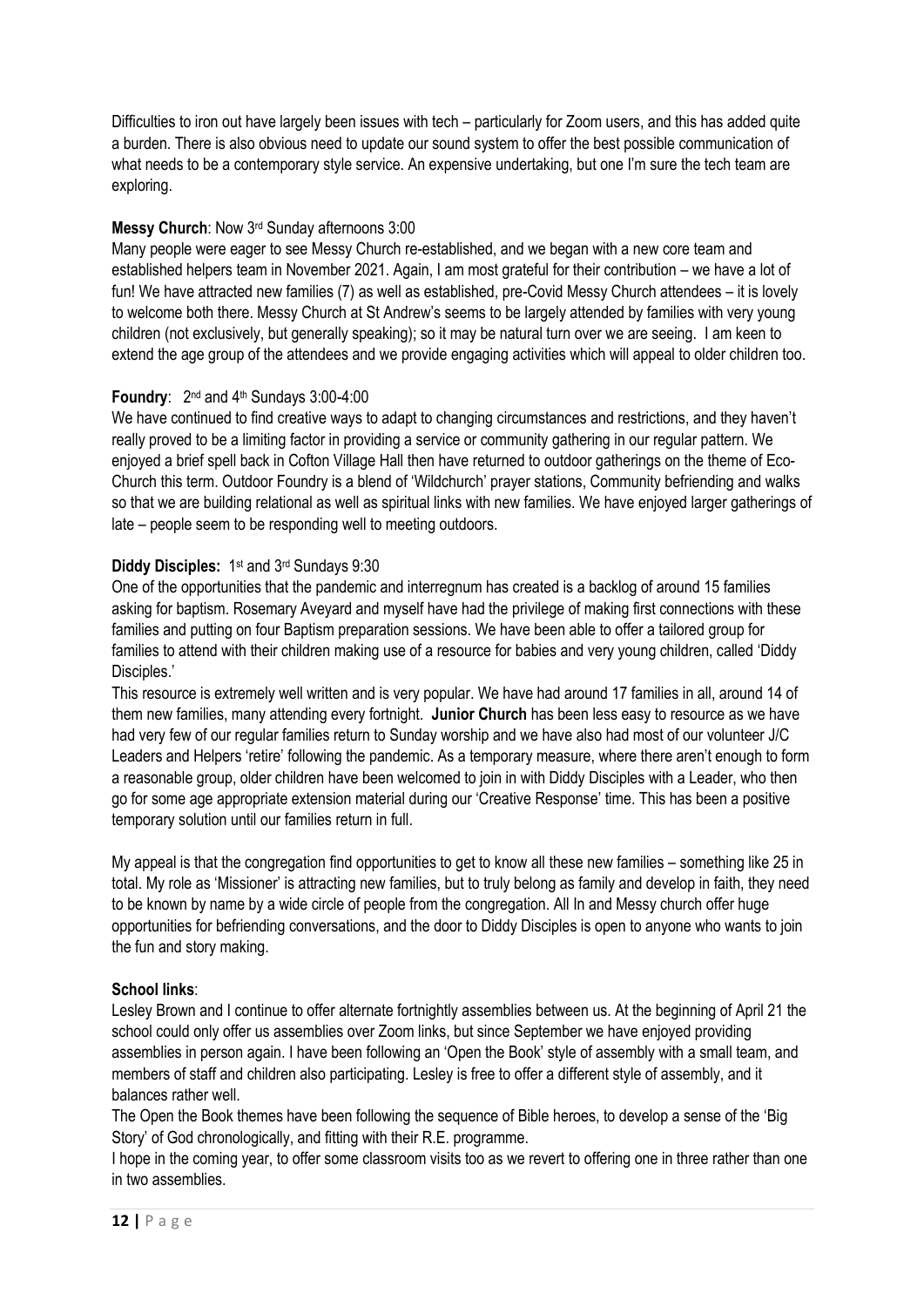#### **Lego Club**: Mondays 3:15-4:45

I moved Lego Club to a Monday as I have expanded the 8-13 sessions on Tuesdays. As a result we lost some of our boys who have football commitments, but gained some girls. It is a much more manageable group of around 6-12 children at a time.

We are following the sequence of bible heroes as in assemblies and the children quite often ask searching questions which stretch our volunteers somewhat!

A late development is that the school are offering a paying Lego Club simultaneously from March, run by an independent and large company. We will see how that beds down and how to respond in the coming weeks.

#### **Quest and KUALAS**: Tuesdays 5:15-6:45

In April we were offering cooking over Zoom fortnightly – the children loved it, and we got to chat to some of the parents too. One family who joined us were from Stockport!

Once we were allowed to re-gather at the Parish Centre in September, our pattern settled to fortnightly Quest – where our activities ranged from sea-glass pictures to dodge-ball. We are now pursuing a faith course called 'Thrive' recommended by the Diocese, which is a range of games, film, faith content and response. We are taking the course gently, half a session at a time, and starting sessions with pizza.

KUALAS (Kids Upfront and Leading and Singing!) are the children who meet to help lead All In. They learn the songs and actions, practice any dramatic readings, create some of the prototypes for the activities etc. We practice on the Tuesday before All In.

#### **Courses and conferences:**

At the time of writing I'm about to attend New Wine Leaders conference in Harrogate, with a breakout day for Children and Youth Leaders. These conferences have been tremendously resourceful in the past, and since the emphasis is upon creating a Holy Spirit led environment with prayer ministry and space to hear God, I am fully expecting to come back re-charged and re-envisioned and with plenty to share.

I have attended a number of Diocese Zoom meetings, some being the regular support meetings but also attending a Messy Church focused meeting, an Outdoor Church one and various themed meetings. I am meeting with Emma specifically to discuss developing our connection with school this month.

**Risk Assessments and Safeguarding:** Action on both R/A and Safeguarding are making good progress

*Caroline Mara*

## Fast Forward

Fast Forward: teenagers joint with Lickey, small in number but big in character and full of life and faith! Five sixth formers continued to meet regularly on zoom throughout the early year lockdown. With Emma Sergeant leading and Sue & Trevor Edgell and Lesley Brown supporting, an hour was filled talking about their highs and lows, a short relaxing activity and praying for each other. Come the summer we met outdoors in Lickey churchyard and 3 of them went to university in September. Sue & Trevor have 'retired' after 7 years of assisting. In the autumn, the group became four (all young ladies!), meeting at Lickey vicarage once a month for 2 hours, where we share a meal cooked by Sheri and weave God into the chat about their lives and a topic of interest. Emma and Lesley continue to assist.

*Lesley Brown*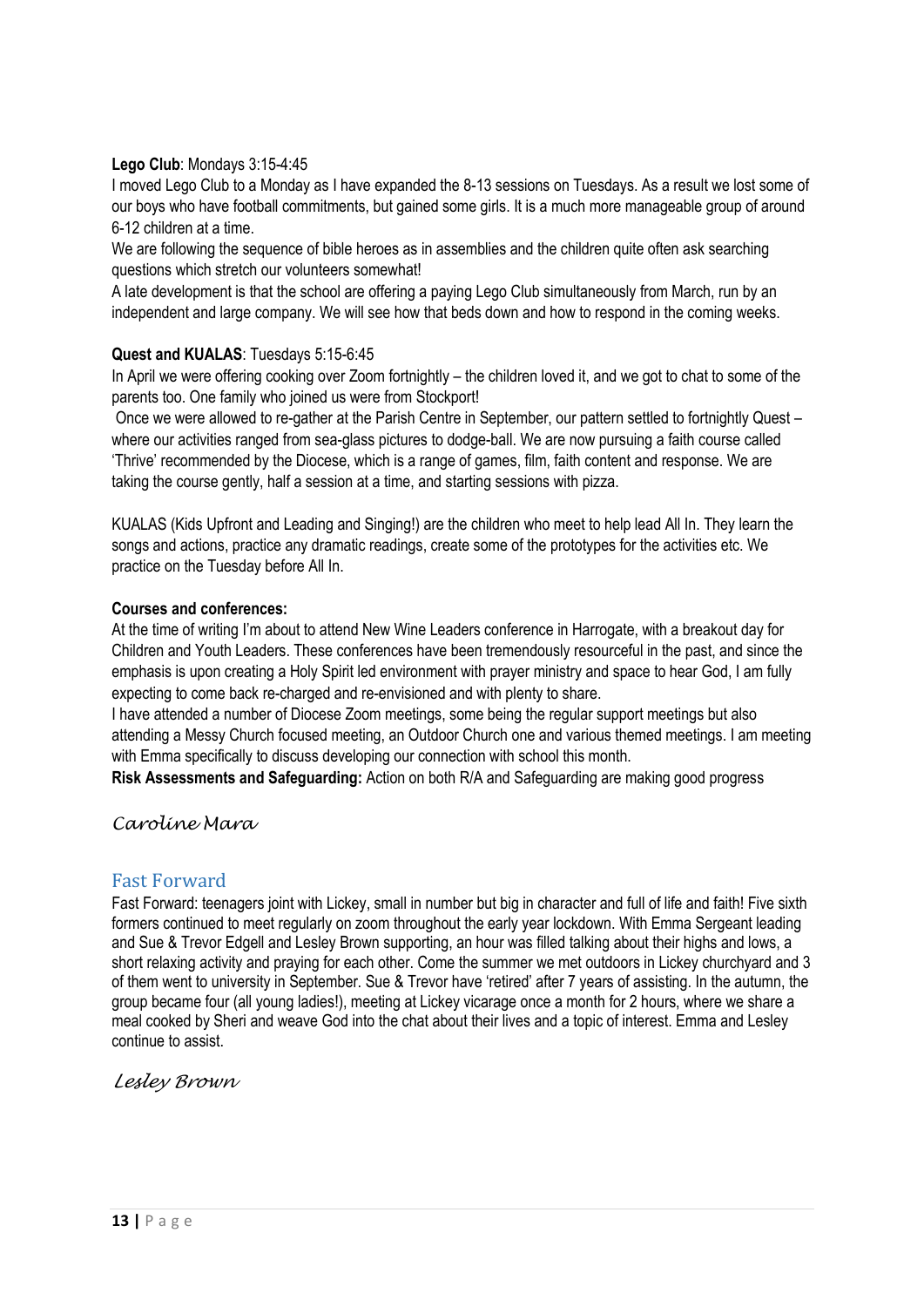## Worship

Worship in 2021 continued despite another extended Covid lockdown, Rob's retirement and the challenge of restarting services ('post Covid') in church during an interregnum.

 Loved and hated in equal measures, Zoom was the only way we could gather as church from January until Easter and for Rob's last service there were just over 100 participants. Visiting preachers all enjoyed our Zoom worship, the way we managed the services and the array of faces joining from near and faraway places. There were great contributions from many in planning and leading the worship, in reading and praying; Katy's superb music and vocal recordings and all underpinned by our technical team. A huge thank you to them all and we want to hold on to the benefits of Zoom. God enabled, encouraged and lifted our spirits throughout.

 May to December saw the transition back to live services again in both churches. Caroline pioneered All Age All In services, initially with everyone at booked tables and with great enthusiasm from families with children for whom Zoom worship had not worked. St Michael's welcomed good numbers for a monthly Evening Prayer. Remembrance Sunday and the All Souls Memorial services were well supported, but arrival of Omicron suppressed attendance at Christmas services.

We have been very blessed in our search for visiting clergy to preside at Holy Communion during the interregnum, including having Bishop Anne on Christmas morning, and to take baptisms, weddings, funerals, and interment of ashes. Douglas Allenby was licensed as a Lay Reader in January and Pip Simkiss completed her training ready for licensing early next year. The Readers together with Katy, Caroline, Geoff and Irene formed a Worship Action Group to plan and manage the service pattern. The home team of Readers acted as hosts to liaise with our visiting clergy/speakers, plan the worship and prepare the PowerPoints for each service. Katy guided our choice/ chose our music/played/organised other musicians. We rely on a small team of wonderful people to do the IT support. The teams for service support are greatly reduced in numbers. Everything everyone one does to enable our worship is greatly appreciated.

 The Thursday morning service resumed in October. Bill Davis leads a meditation in the Parish Centre and Rosemary Aveyard continues a Zoom gathering, appreciated by some who live far away. The Diocese gave Sheri permission to continue her half day a week input to Foundry. Two 'Parties in the Pause' in the outside space of the Cofton Village Hall were held before resuming inside in the autumn focusing on the theme of Wellbeing. The Christmas carol service in the car park had around 70 people attend.

 And Rob..? We have found out all the things he did that we never knew about or realised that he did faithfully week in and week out! We miss his loving prayerful leadership and inspiration. We miss Philippa's wisdom, organisation and care. Keep them in our prayers, but we move into next year knowing that God will guide and surprise us and it is Him that we worship.

#### *Lesley Brown*

## Evangelism

Past years have mentioned Alpha courses and Men's breakfasts, neither of which were possible in 2021. If evangelism is seen as explaining and sharing our faith through what we say and do, then the whole of church life is evangelistic. The peaceful outside space of St Michael's churchyard was used in new ways of witness - for open air 'wild' church gatherings, prayer trails on various themes and 'Enter into Easter', which told the Easter story and was seen by many passing through. Rob's witness over his 25years here has brought God's love into the lives of many in the Parish.

*Lesley Brown*

## Health and Safety Report

During the year there were thankfully no reported incidents related to failures of H&S procedures and no notified instances that that Covid19 had been contacted or passed-on at regular services or other meetings held on church premises.

We are grateful to Ian Hatherly for assisting the Wardens in carrying out regular H&S checks and for reporting on areas where actions were/are needed. There have been no significant requirements but where actions are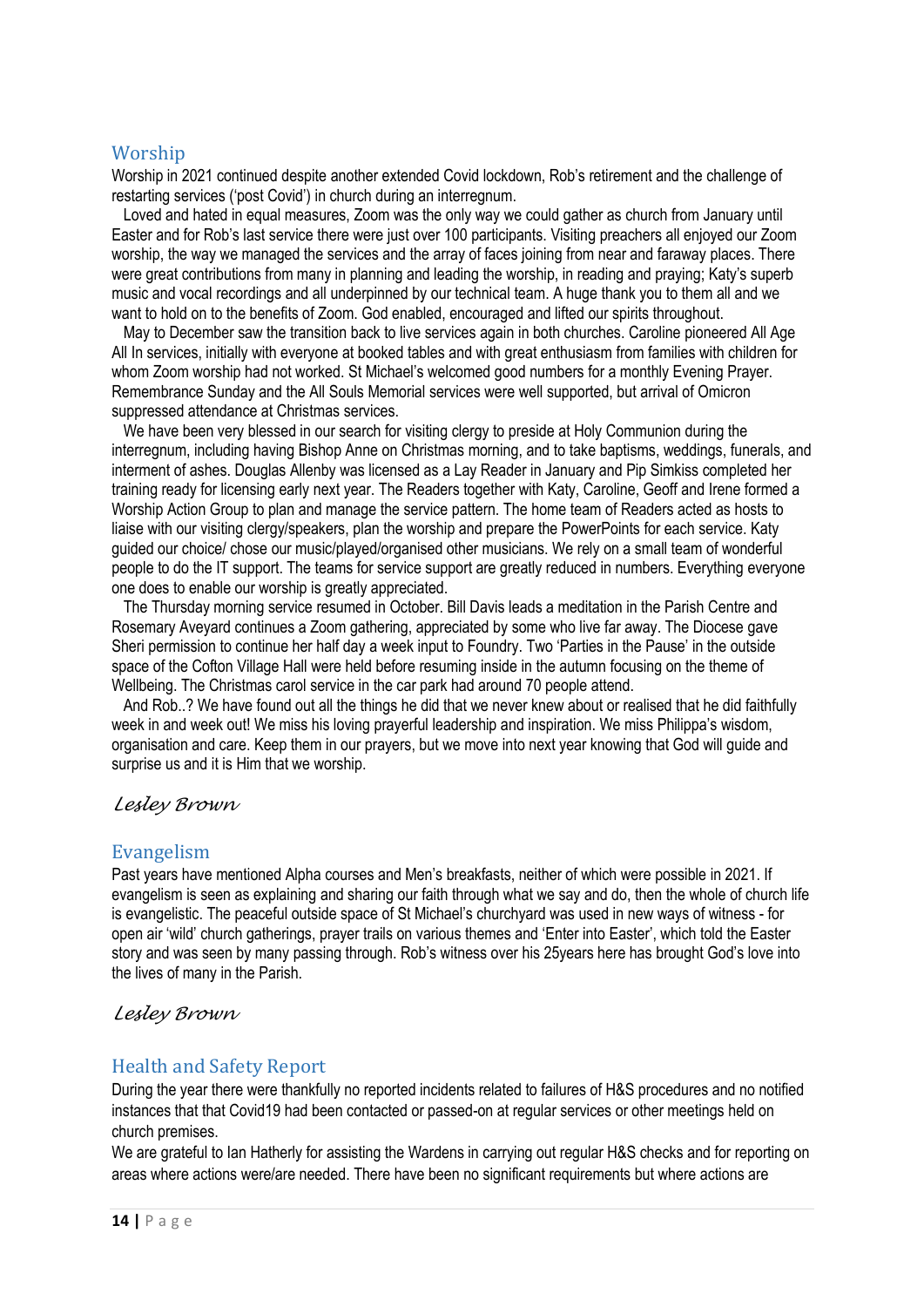necessary, these have either been dealt with or are programmed for attention as soon as funds and or circumstances permit.

The additional requirement for appropriate Risk Assessments to reduce the spread of Covid 19 has been undertaken or supervised by the Wardens, following HM Government and Diocesan advice. The intention has been to enable as much return to normal activity as possible, in the most sensibly safe way.

# *Geoff Hall 3/3/22.*

# Deanery Synod Report for 2021

The new Deanery Synod of Kings Norton Moseley and Shirley, an amalgamation of three previous deanery synods, is probably the largest in the UK, serving a population of around 320,000 people. We have 5 representatives out of about 130 who are eligible to attend meetings. A fully paid Area Dean is responsible to the Diocese.

There have been 3 meetings in 2021, the first on 10 May 2021, held on Zoom, with the first task to elect the Standing Committee; Nick Forknell from Lickey and Blackwell was elected Chair together with 7 nominations to the SC. An Act of Commissioning was led by Archdeacon Jenny Tomlinson. Following, there were presentations on People and Places framework, the new Pathways platform to support discipleship and leadership, and the work of the Property team in the diocese.

The second meeting was on 13 July 2021 on Zoom with 83 people attending, and reports were received from both the Diocesan Synod and the General Synod, and other topics in the church life.

The third meeting was held at Bournville Parish Church on 21 October 2021, at which Phelim O'Hare was welcomed as the newly appointed Area Dean; his task was to be a mediator/facilitator between the diocese and the parishes within the deanery. The principal discussion was on journeying to Net Zero and Eco Champions by the Church, with breakout groups providing input, and appointing two Deanery Environmental Champions to encourage the deanery in their environmental work.

An encouraging start to the new deanery setup, but still worries about the overall size, but hopefully there will be improvements as we are able to meet in person rather than on Zoom.

## *Hugh Edwards*

## Pastoral Care Action Group

This group was formed just before Rob retired. It was recognised that Rob within his role did a great deal of pastoral work within the parish and was a point of contact. It was felt that there needed to be an official point of contact for ongoing pastoral issues as was necessary and a variety of team members to be available for a variety of issues which may arise.

People involved in the Group are as below: Tracey Lucas Rosemary Aveyard Bill and Christine Davis Gwen and Mike Onions Andrea Potter Phillipa Allenby Jane Sykes Caroline Mara

I would like to say that there are many others who unofficially support and care for others as friends and neighbours within the parish and it has been a real blessing to see this over the last year.

There have been bereavements, illnesses, weddings, funerals christenings and life troubles which we have been able to support both personally but also in prayer. Hopefully this has been felt beneficial and helped keep the church proactive and reflected Gods love to those we have been able to support.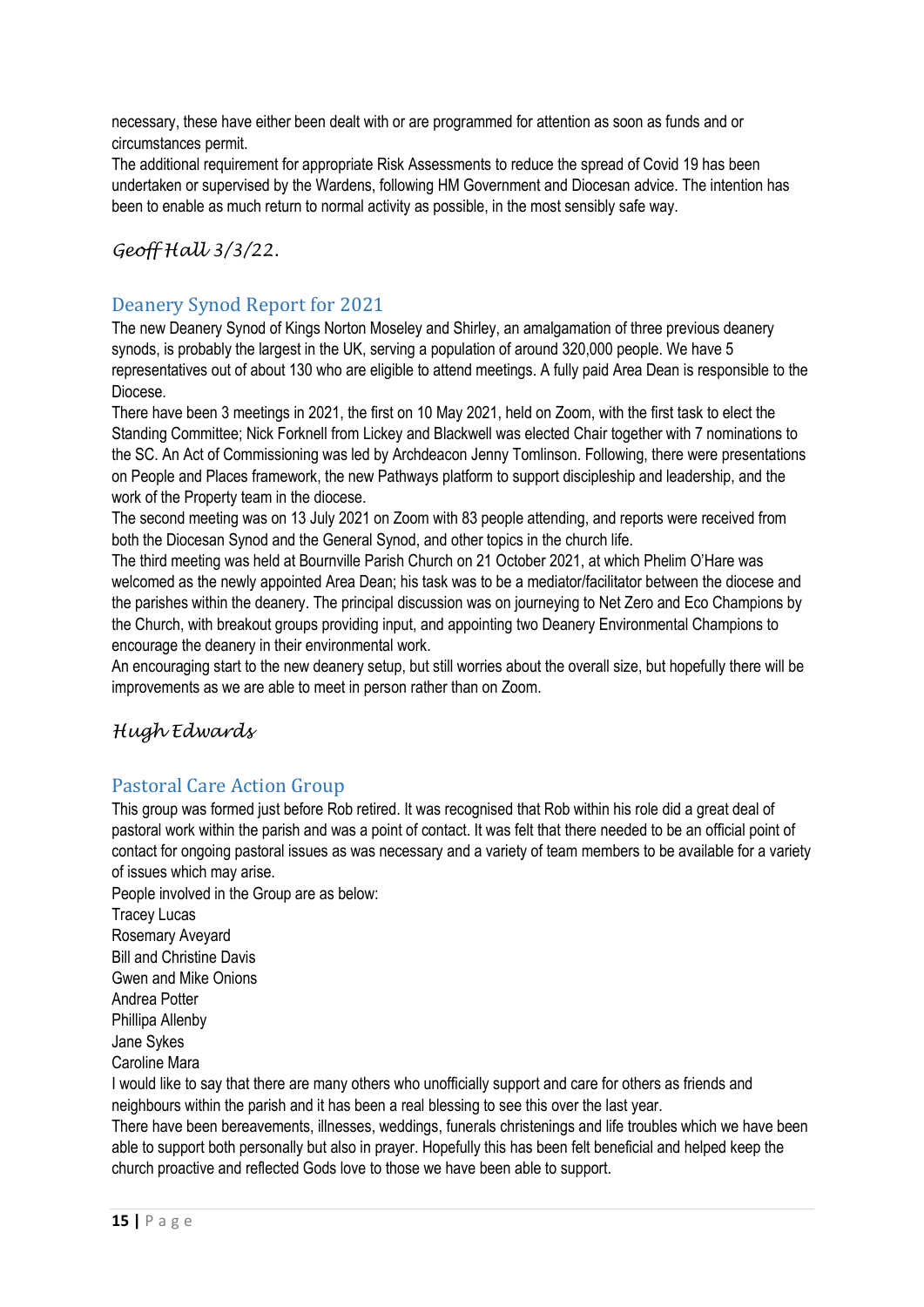In a more formal aspect, I would like to thank Diane Milford who has guided us with regards to Safeguarding. We obviously needed to be DBS checked which she has completed for us. She has guided us to appropriate training on safeguarding at a variety of levels, which we have completed. We have put into action the Outline job description for pastoral visiting which we have signed and agrees our job responsibilities and hopefully set a plan out for the future. It has been vital in our success to have worked in collaboration with Diane and I am very grateful for her support.

#### **Looking Forward**

As you know I have started my readers training, so have had to temporarily step down from leading the group. There is no official lead for the pastoral group at present time and we will have to see what the new vicar plans in the future. The team will continue to meet bi-monthly to discuss any issues which might arise. Gwen and Andrea have agreed to take minutes alternatively and Phillipa has agreed to set the meetings up on zoom. There are pastoral care courses which you do as a group within the church, and this might be something to consider in the future.

I would like to thank the team for being so supportive and caring over the last year and let us pray the year ahead will see us as a group and a church grow stronger and be there for each other at times of need.

## *Tracey Lucas*

# Safeguarding

The Church of England and the Diocese of Birmingham have, over the last few years, placed a great deal of emphasis on the importance of safe recruitment, safeguarding training and DBS checking of all volunteers that work with children, young people, or vulnerable adults within our churches. Having accepted the role of Parish Safeguarding Co-ordinator last year I have spent most of the intervening time in reviewing and consolidating our church safeguarding records as well as looking at our safeguarding policies and procedures.

The Church of England has introduced a Parish Safeguarding Dashboard system to facilitate safeguarding administration as well as helping Parish Safeguarding Co-ordinators ensure compliance with both statutory requirements and Church of England policies. This on-line tool has red, amber and green lights showing action points and level of urgency as well as including levels of compliance to national and local safeguarding protocols. The Dashboard has enabled me to identify and introduce necessary safeguarding policies and procedures and I am pleased to say we have in this past year moved from Safeguarding: Level 1 to Safeguarding: Level 2.

Since the last APCM the PCC has adopted the Church of England's 'Promoting a Safer Church' safeguarding policy statement for children, young people and adults and a Safeguarding Action Plan. It is my intention to continue my review of our various safeguarding policies and procedures into the coming year.

As required by the Church of England's Safer Recruitment and People Management Guidance safer recruitment procedures are now being applied to all new volunteers together with ongoing safeguarding training and DBS checking of all volunteers and PCC members. One of the positives to come out of the pandemic is that safeguarding training is now offered in different mediums which allows our volunteers to choose the one that suits them best. I am exceedingly grateful to all those volunteers that have made my task that much easier by being willing to fulfil the stipulated safer recruitment requirements.

I would like to take this opportunity to state how very important the role of the volunteer is in church life and how much our volunteers are appreciated and valued. So much of what we do as 'church' would not, or could not, be done without the sacrificial giving of volunteers of their time, energy and gifts. I would like to offer a personal 'thank you' to all those prepared to help in this way and for their understanding that, as volunteers in the name of the church, this comes with responsibilities to ensure that all those we serve are kept safe from any harm. Safeguarding requirements can seem somewhat 'over the top' but they are there as a sign of our commitment as Christians to ensure that our churches are safe and loving places for all those that enter our doors.

I am pleased to report that no safeguarding issues needed to be reported to the Diocese this past year.

*Diane Milford*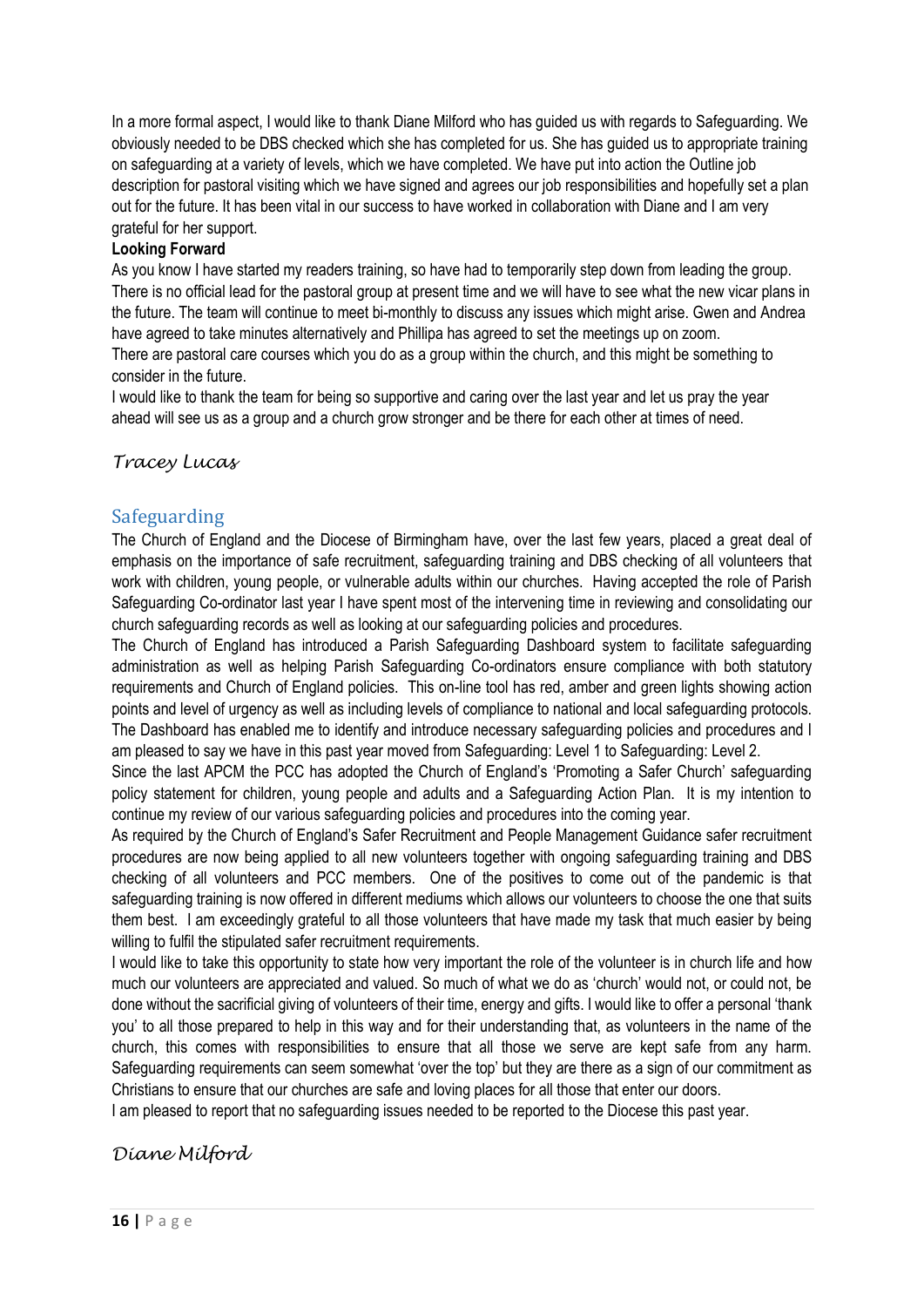# Eco Group

Eco Group has only met once this year because many members have been very busy with our interregnum.

- Throughout the year the Church of England raised awareness of Climate issues and the COP26 conference in Glasgow.
- We promoted Climate related materials and suggestions during Lent.
- We held our Climate Sunday in May, St. Michaels churchyard nature count in June, Creationtide in September, and various other events in St Michaels Churchyard.
- We took part in the Birmingham Climate Change Rally for COP26 in November
- We promoted Climate Crisis tips in the Weekly Newsletter
- We are delighted that the PCC agreed to donate to Eco charities.
	- o ARocha support spreading Christian message about caring for God's world.
	- o Christian Aid support people in areas affected by the worst effects of global warming.
	- o Renewable World supporting initiatives to enable readily accessible renewable energy for all, helping to end extreme poverty and mitigate climate change consequences.

# *Mike Powell, Eco Group*

# Men's Breakfast Report

The Men's Breakfasts are organised jointly with local churches with the aim of providing the opportunity for men to find out more about Christianity. Men come from all over South Birmingham and North Worcestershire to the breakfasts, which are held at Kings Norton Golf Club. Until Covid we usually had 3 breakfasts each year but due to the uncertainty of infection rates we have not felt able to plan dates. We hope to restart during 2022.

*Mike Powell*

# Celebrating Women

Celebrating Women has not met during the last year.

*Pip Simkiss*

# Ark Group

The Ark Group continued in 2021. After lockdown restrictions eased we did "Ark in the Park" and continued to adhere to all social distancing guidelines by meeting outside. The group continued to support each other through our WhatsApp group and we continued to invite people who were joining the church family who had pre school children.

In September we started to meet again indoors on a Monday morning at the Parish Centre. It's an informal meet up where we talk, support each other and for the children to play together.

## *Tanya Grassby*

# Mission Partnership

2021 was a quiet year from a mission point of view. The plan to highlight a mission each month has not happened, but we have continued to support by prayer and by inviting our link missionaries to speak in services. We heard from Jon and Elise Fletcher, working in a slum area of Bangkok, Alex and Marie Walker working for Reach Beyond based in Capetown and John and Rachel Waters translating the Old Testament in The Middle East. A Christmas fair raised money for IcFem and Medic Malawi.

The shoe box appeal continued to be well supported. The team filled 332 boxes on Super Shoebox Saturday. Altogether 481 boxes were collected to take to children in Eastern Europe.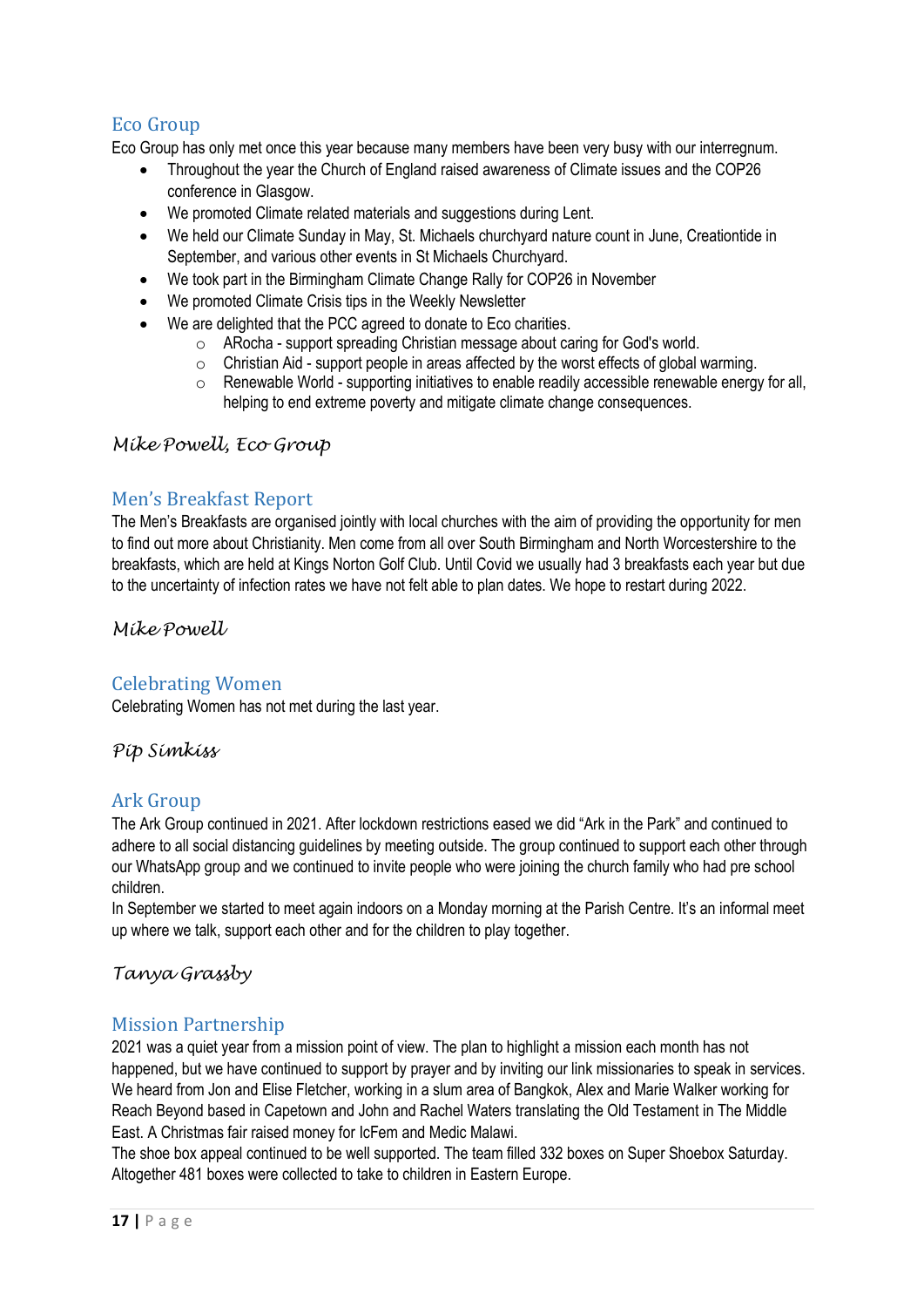The toy service collected toys which were taken to Birmingham City Mission. A small team helped distribute toys to children in Bartley Green on behalf of BCM.

Tracey Lucas is trying to encourage families to have a Children's Society box in their home to raise money for them.

We continue to collect used stamps, ring pulls, old coins and clocks and watches.

The container for Malawi left in June and finally arrived in January 2022.

It is great that we are giving 10% of our income away.

How our gifts were shared out are in Julia's financial report Contact me if you would like to be involved more in our mission partnership.

Thank you to everyone who supports individuals or charities on behalf of the church. A special thanks to those who work so hard behind the scenes preparing for filling the shoeboxes. The team is getting older and in 2022 we do need some help putting out the tables and getting our stock out of the cupboards both in August when we do a stock take and in November on the Friday evening before Super Shoebox Saturday and in the afternoon to put tables away.

# *Rosemary Aveyard*

# Craft Group

The Craft Group have continued to meet every 4th Saturday of the month, 9.30-12.30, despite COVID. We've met on Zoom, outside and latterly again in the Parish Centre.

We haven't had any specific projects but have continued to support Birmingham Maternity Hospital with baby blankets and Rosemary and the Shoe Boxes with hats, scarves and pencil cases. Also we continued to provide squares for blankets that are desperately needed in Zimbabwe.

We have 10-20 members who meet for fellowship as well as ' knit and natter', and new members are always welcome.

## *Lynn Dewing*

# Friday Coffee Break

Coffee Break was able to resume this year and enabled us to run the annual McMillan Coffee Morning which was well supported and raised £500.

Weekly Coffee Break runs Every Friday 10.30 – 12.00, and attracts both church-goers and non-church goers in the local community, through which many friendships have been formed.

Tea, coffee, and biscuits are served in a relaxed atmosphere, and people drop in for a chat.

Special thanks to all the volunteers who give up their time, without who this important ministry could not continue. We trust that this ministry will encourage people to explore the Christian faith more, as we try to show God's Love among the people.

*Bill Davis 13 February 2022*

## Monday Fellowship

Social distancing, closure of the parish centre and travel not being allowed, effectively made Monday Fellowship a dormant function from January - June 2021. We started again in September 2021 with our programme up to December. Gordon Forest opened the show with an excellent talk and picture display entitled "The Woodpeckers of Anthill Meadows". This was followed by Robert Cholmondeley who is a volunteer at the local Avoncroft Museum giving a slide show and working details of the windmill at Avoncroft. November's meeting was a hilarious talk aby Paul Harding about the English Civil War and its connection with Worcestershire. We finished the year with our usual Christmas meeting accompanied by local musicians to give us musical entertainment and